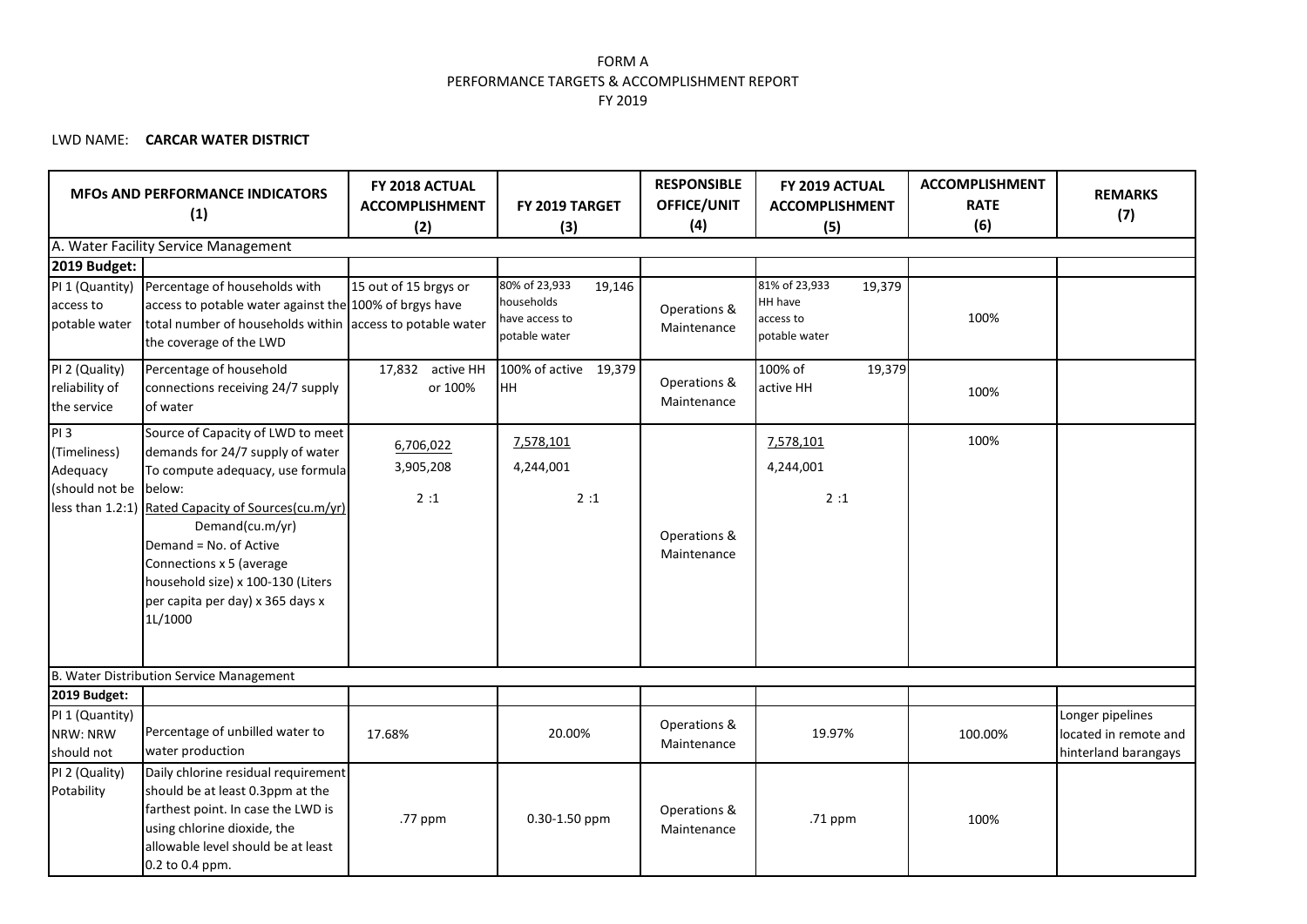|                                         | <b>MFOS AND PERFORMANCE INDICATORS</b><br>(1)                                                                                                                                                                                                                    | FY 2018 ACTUAL<br><b>ACCOMPLISHMENT</b><br>(2)                     | FY 2019 TARGET<br>(3)                                              | <b>RESPONSIBLE</b><br><b>OFFICE/UNIT</b><br>(4) | FY 2019 ACTUAL<br><b>ACCOMPLISHMENT</b><br>(5)                                  | <b>ACCOMPLISHMENT</b><br><b>RATE</b><br>(6) | <b>REMARKS</b><br>(7) |
|-----------------------------------------|------------------------------------------------------------------------------------------------------------------------------------------------------------------------------------------------------------------------------------------------------------------|--------------------------------------------------------------------|--------------------------------------------------------------------|-------------------------------------------------|---------------------------------------------------------------------------------|---------------------------------------------|-----------------------|
| PI3<br>(Timeliness)<br>ility of service | Average response time to restore<br>service (major and minor repair)<br>Adequacy/reab when there are interruptions due<br>to line breaks and/or production<br>equipment or facility breakdown<br>as reflected in the CSC-approved<br>Citizen's Charter of the WD | Major Repair - 2 Hrs.<br>Minor Repair - 1 Hr.                      | Major Repair - 3 Hrs.<br>Minor Repair - 1 Hr.                      | Operations &<br>Maintenance                     | 1 Hrs & 45<br>Major Repair<br>mins<br>Minor Repair<br>42 mins                   | 100%                                        |                       |
| Support to Operation (STO)              |                                                                                                                                                                                                                                                                  |                                                                    |                                                                    |                                                 |                                                                                 |                                             |                       |
| 2019 Budget:                            |                                                                                                                                                                                                                                                                  |                                                                    |                                                                    |                                                 |                                                                                 |                                             |                       |
| PI1 Staff<br>Productivit<br>y Index     | Categories A, B, $C = 1$ staff for<br>every one hundred twenty(120)<br>service connections.<br>Category $D = 1$ staff for every one<br>hundred (100) service connections.                                                                                        | 120:1                                                              | 190: 1                                                             | Admin                                           | 215:1                                                                           | 100%                                        |                       |
| <b>PI2</b><br>Affordability             | LWUA approved water rates                                                                                                                                                                                                                                        | 1.10% of<br>average<br>income of<br>LIG<br>146<br>13,333<br>1.095% | 1.1% of LIG<br>per latest data<br>from PSA<br>146<br>1.095% 13,333 | Finance                                         | 1.1% of LIG<br>per latest<br>data from<br><b>PSA</b><br>146<br>1.095%<br>13,333 | 100%                                        |                       |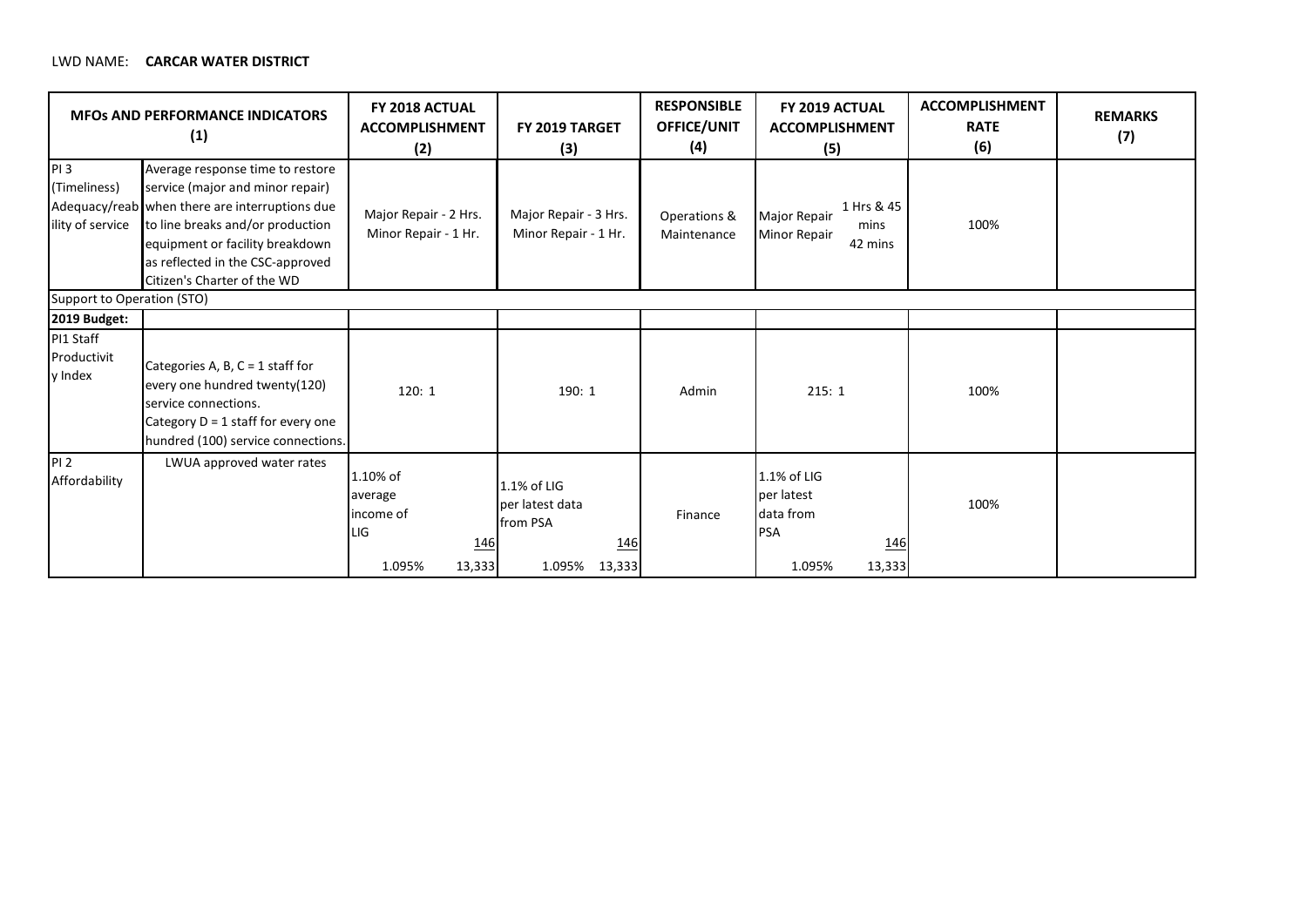## LWD NAME: **CARCAR WATER DISTRICT**

| <b>MFOS AND PERFORMANCE INDICATORS</b><br>(1) |                                                                                                                                                                                                                                                                                           | FY 2018 ACTUAL<br><b>ACCOMPLISHMENT</b><br>(2)                          | FY 2019 TARGET<br>(3) | <b>RESPONSIBLE</b><br><b>OFFICE/UNIT</b><br>(4) | FY 2019 ACTUAL<br><b>ACCOMPLISHMENT</b><br>(5)                                      | <b>ACCOMPLISHMENT</b><br><b>RATE</b><br>(6) | <b>REMARKS</b><br>(7) |
|-----------------------------------------------|-------------------------------------------------------------------------------------------------------------------------------------------------------------------------------------------------------------------------------------------------------------------------------------------|-------------------------------------------------------------------------|-----------------------|-------------------------------------------------|-------------------------------------------------------------------------------------|---------------------------------------------|-----------------------|
| PI 3 Customer<br>Satisfaction                 | <sup>1</sup> 1. Ease of Doing Business -<br>compliance to CSC Memo No. 14-<br>2016.                                                                                                                                                                                                       | <b>NA</b>                                                               | Compliant             |                                                 | Certificate of Compliance<br>Admin/Commercial posted in website last<br>Aug 1, 2019 | 100%                                        |                       |
|                                               | 2. Percentage of Customer<br>Complaints acted upon against<br>received complaints.<br>•Complaints through hotline<br>#8888 acted upon within 72 hours.<br>•Complaints received<br>through the WD customer<br>service unit within the period<br>prescribed by ARTA and other<br>issuances. | 1,511 complaints<br>received and acted upon received acted upon<br>100% | 100% of complaints    | Commercial/Opera<br>tions and<br>Maintenance    | 1,786 complaints<br>received and acted upon<br>100%                                 | 100%                                        |                       |

<sup>1</sup>Certificate from HR Manager & GM on the compliance to CSC Memo # 14- 2016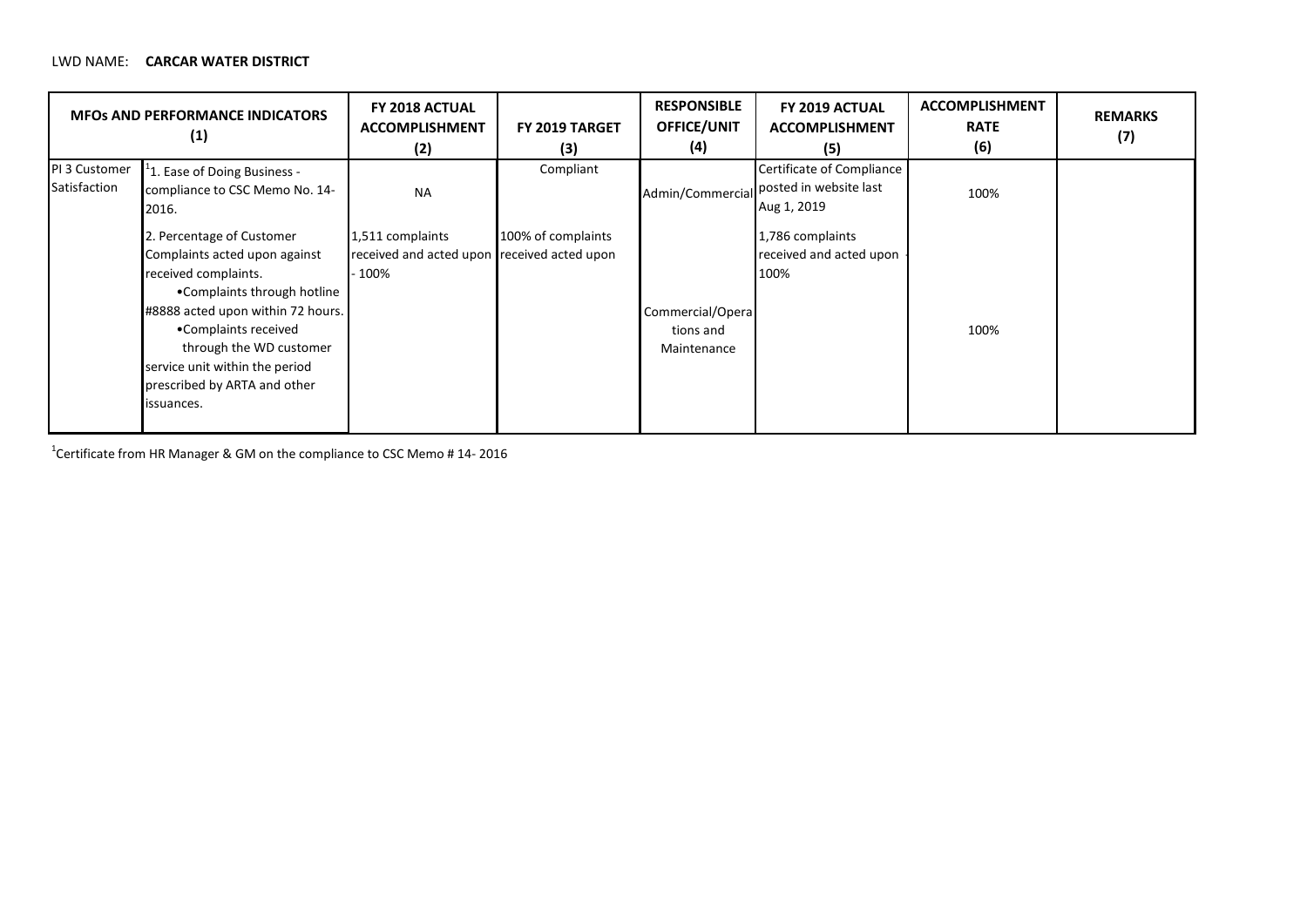|                                                                                                                        | <b>MFOS AND PERFORMANCE INDICATORS</b><br>(1)                                                                                                                                                                                                                                                                                           | FY 2018 ACTUAL<br><b>ACCOMPLISHMENT</b><br>(2) | FY 2019 TARGET<br>(3)                               | <b>RESPONSIBLE</b><br>OFFICE/UNIT<br>(4) | FY 2019 ACTUAL<br><b>ACCOMPLISHMENT</b><br>(5)   | <b>ACCOMPLISHMENT</b><br><b>RATE</b><br>(6) | <b>REMARKS</b><br>(7)                      |
|------------------------------------------------------------------------------------------------------------------------|-----------------------------------------------------------------------------------------------------------------------------------------------------------------------------------------------------------------------------------------------------------------------------------------------------------------------------------------|------------------------------------------------|-----------------------------------------------------|------------------------------------------|--------------------------------------------------|---------------------------------------------|--------------------------------------------|
|                                                                                                                        | <b>General Adminstration and Support Services (GASS)</b>                                                                                                                                                                                                                                                                                |                                                |                                                     |                                          |                                                  |                                             |                                            |
| 2019 Budget:                                                                                                           |                                                                                                                                                                                                                                                                                                                                         |                                                |                                                     |                                          |                                                  |                                             |                                            |
| PI 1 Financial<br>Viability and                                                                                        | .Collection efficiency ≥ 90%;<br><sup>2</sup> • Positive Net Balance in the                                                                                                                                                                                                                                                             | Collection<br>90%<br>Efficiency                | Collection<br>90%<br>Efficiency                     |                                          | Collection<br>96%<br>Efficiency                  |                                             |                                            |
| Sustainability                                                                                                         | Average Net Income for twelve<br>$(12)$ months;<br>•Current Ratio > 1.5:1                                                                                                                                                                                                                                                               | Average Net<br>Income for<br>12 mos            | Positive Average Net<br>1,600,707 Income for 12 mos | Finance                                  | Average Net<br>Income for<br>1,037,258<br>12 mos | 100%                                        |                                            |
|                                                                                                                        |                                                                                                                                                                                                                                                                                                                                         | Current<br>>1.50:1<br>Ratio                    | 2.00<br><b>Current Ratio</b>                        |                                          | Current<br>2.20<br>Ratio                         |                                             | Commencement of the<br>loan payment to DBP |
| <b>PI2</b><br>a)<br>Compliance<br>with COA re<br>porting<br>requirements<br>b)<br>Compliance<br>with LWUA<br>reporting | In accordance with the prescribed<br>content and period of submission<br>(Submission of five financial<br>reports, i.e. Balance Sheet,<br>Statement of Income and<br>Expenses, Statement of Cash<br>Flows, Statement of Government<br>Equity, Notes to Financial<br>Statement, Report on Ageing of<br>Cash Advance)                     | 100%<br>Complaint                              | 100%<br>Complaint                                   | Finance                                  | 100%<br>Complaint                                | 100%                                        |                                            |
| requirements<br>ın<br>accordance to<br>content and<br>period<br>submission                                             | b. Compliance with LWUA<br>reporting requirements in<br>accordance to content and period<br>of submission<br>i.e. Monthly Data Sheet, Balance<br>Sheet, Income Statement, Cash<br>Flow Statement,<br>Microbiological/Physical/<br>Chemical/Chlorine residual report,<br>Approved WD budget w/ Annual<br>Procurement Plan, Annual Report | 100%<br>Complaint                              | 100%<br>Complaint                                   | Finance                                  | 100%<br>Complaint                                | 100%                                        |                                            |

 $^2$ Average Positive Net Income - EO 181-2015; LWUA MC 007-15; DBM-BC #007-2016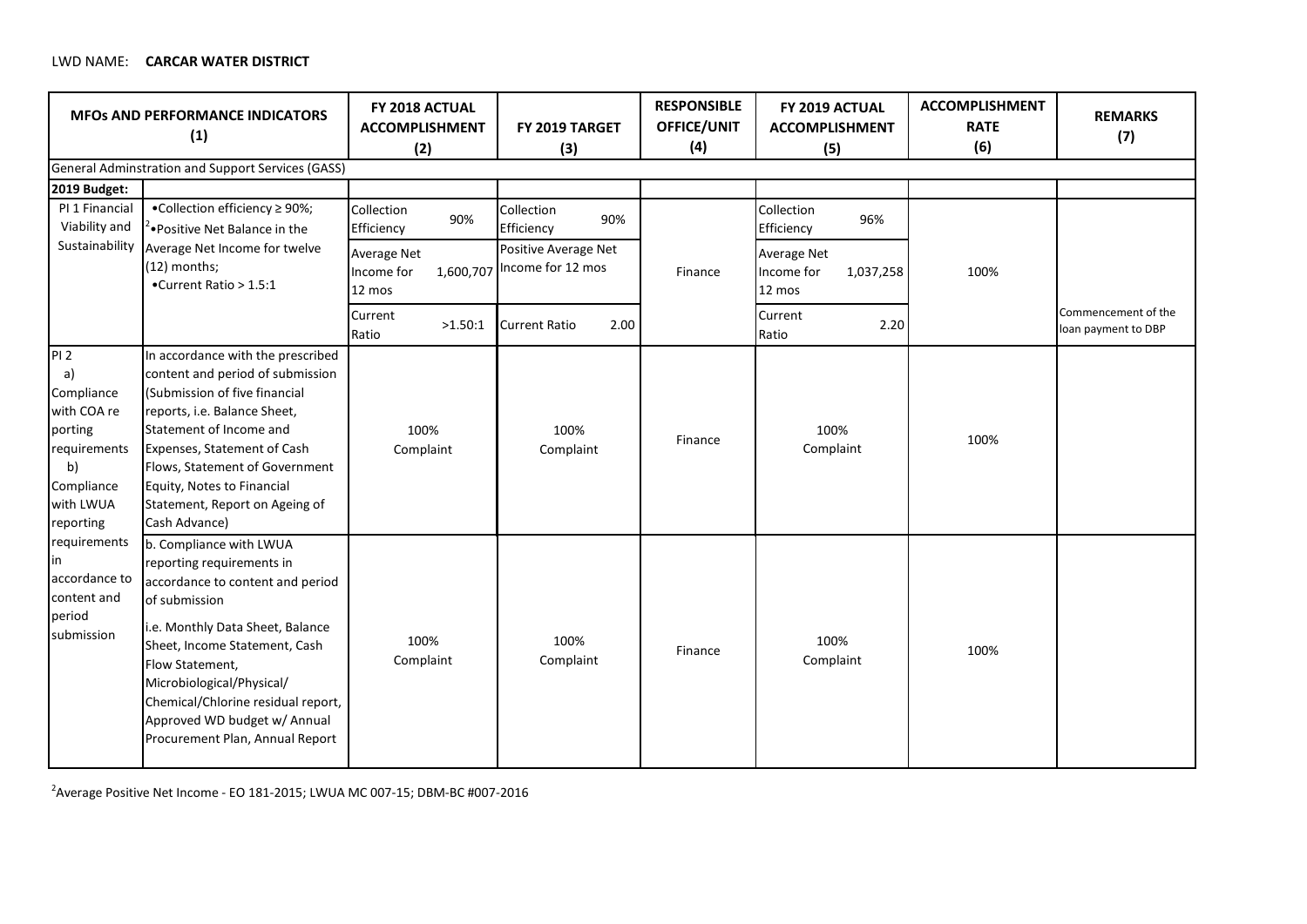## LWD NAME: **CARCAR WATER DISTRICT**

| <b>MFOS AND PERFORMANCE INDICATORS</b><br>(1) |                                                                                                                                                                              | FY 2018 ACTUAL<br><b>ACCOMPLISHMENT</b><br>(2)             | <b>FY 2019 TARGET</b><br>(3)                                    | <b>RESPONSIBLE</b><br><b>OFFICE/UNIT</b><br>$\left( 4\right)$ | <b>FY 2019 ACTUAL</b><br><b>ACCOMPLISHMENT</b><br>(5)                                | <b>ACCOMPLISHMENT</b><br><b>RATE</b><br>(6) | <b>REMARKS</b><br>(7) |
|-----------------------------------------------|------------------------------------------------------------------------------------------------------------------------------------------------------------------------------|------------------------------------------------------------|-----------------------------------------------------------------|---------------------------------------------------------------|--------------------------------------------------------------------------------------|---------------------------------------------|-----------------------|
| PI <sub>3</sub><br>COA AOM                    | 3 Resolve at least 30% of COA<br>Compliance to findings stated in the AOM issued<br>to the Agency for prior years as of prior years have been<br>December 31, 2019           | 6 out of 16 (37.5%)<br>AOMs for CY 2015 and<br>implemented | At least 30% of AOMs<br>for CY 2019 and prior<br>vears resolved | Finance                                                       | 7 out of 16 (43.75%)<br>AOMs for CY 2019 and<br>prior years have been<br>implemented | 100%                                        |                       |
| PI 4 Budget<br>(BUR)                          | <b>Actual Disbursement on CAPEX</b><br>Utilization Rate versus Approved CAPEX budget for Total Capex Budget<br>the current year should not be less 54.7M or 86%<br>than 85%. | Total Obligations 47.2M/                                   | 85-90% of Capex<br>Budget amounting to<br>32.7 M                | Finance                                                       | Total Obligations 27.9M/<br><b>Total Capex Budget</b><br>32.7M or 85%                | 100%                                        |                       |

3 Management Report (signed by GM) on resolved COA Findings

JOSEFA SALVACION N. MANUGAS ENGR. EDWARD L. REMO PBB Focal Person

Prepared by: Approved by: Approved by: Approved by: Approved by: Approved by: Approved by: Approved by: Approved by: Approved by: Approved by: Approved by: Approved by: Approved by: Approved by: Approved by: Approved by: A

General Manager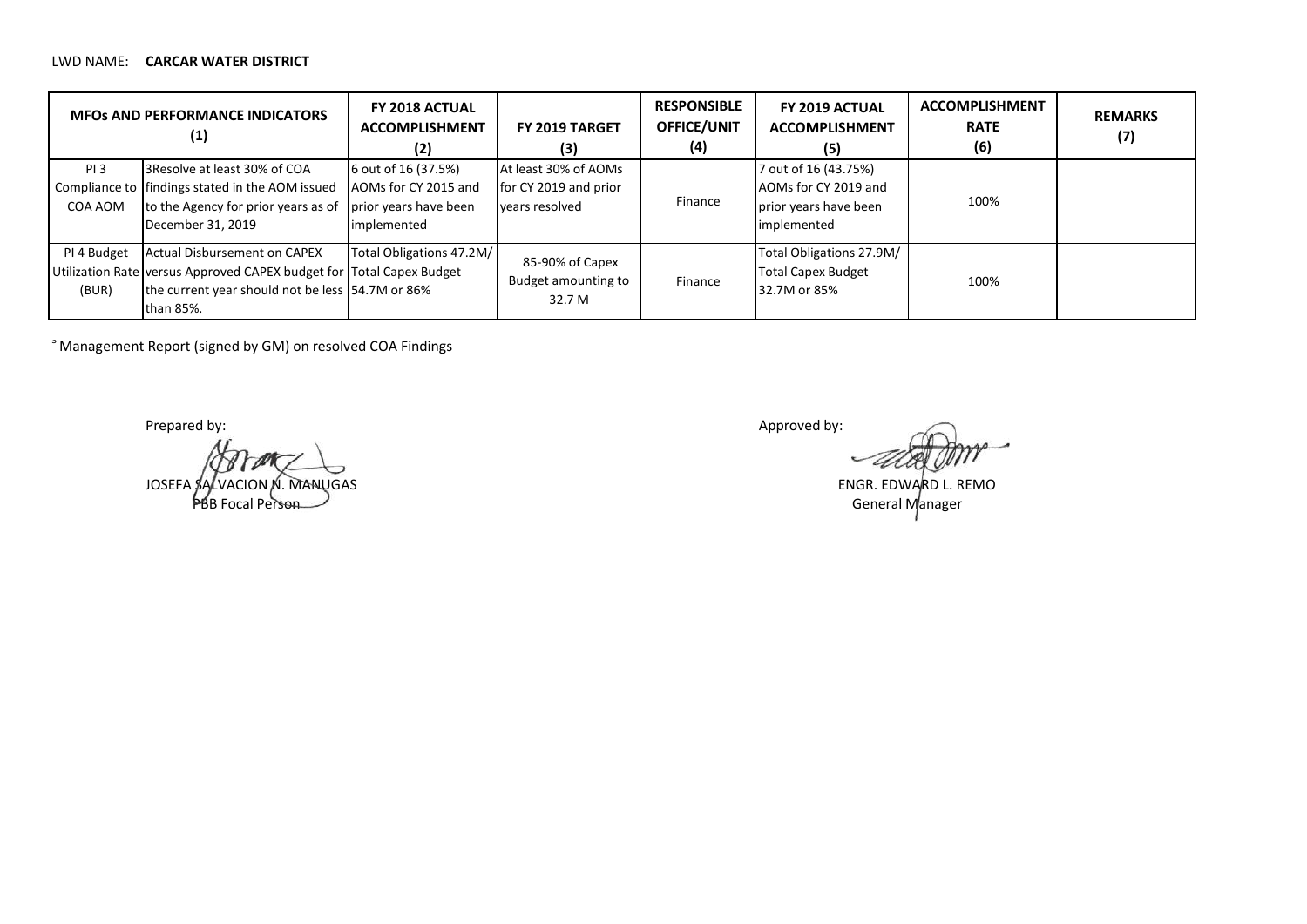#### Form A-1

### DETAILS OF DELIVERY/OFFICE PERFORMANCE INDICATORS AND TARGETS

2019

#### **LWD: CARCAR WATER DISTRICT**

| Major Final<br>Outputs/<br>Responsible<br>Division | Performance<br>Indicator 1                                                                                                                                                       | FY 2019 Target for<br>Performance Indicator 1               | FY 2019<br>Accomplishment<br>for Performance<br>Indicator 1 | Performance<br>Indicator 2                                                     | FY 2019 Target for<br>Performance<br>Indicator 2 | FY 2019<br>Accomplishment<br>for Performance<br>Indicator 2 | Performance<br>Indicator 3                                     | FY 2019 Target for<br>Performance Indicator | FY 2019<br>Accomplishment for<br>Performance Indicator | Remarks |
|----------------------------------------------------|----------------------------------------------------------------------------------------------------------------------------------------------------------------------------------|-------------------------------------------------------------|-------------------------------------------------------------|--------------------------------------------------------------------------------|--------------------------------------------------|-------------------------------------------------------------|----------------------------------------------------------------|---------------------------------------------|--------------------------------------------------------|---------|
|                                                    | A. Water Facility Service Management                                                                                                                                             |                                                             |                                                             |                                                                                |                                                  |                                                             |                                                                |                                             |                                                        |         |
|                                                    | (Quantity) access<br>to potable water                                                                                                                                            | 19,146                                                      |                                                             | 19,379 (Quality)<br>reliability of<br>service                                  | 19,379                                           |                                                             | 19,379 (Timeliness)<br>Adequacy                                | 7,578,101<br>4,244,001                      | 7,578,101<br>4,244,001                                 |         |
|                                                    | Percentage of<br>households with<br>access to potable<br>Operations & water against the<br>Maintenance total number of<br>households within<br>the coverage of the<br><b>LWD</b> | 80% of 23,933<br>households have access<br>to potable water | 81% of 23,933 HH<br>have access to<br>potable water         | Percentage of<br>Household<br>connections<br>receiving 24/7<br>supply of water | 100% of active HH                                | 100% of active HH                                           | Source Capacity<br>of WD to meet<br>demands for<br>24/7 supply | 2:1                                         | 2:1                                                    |         |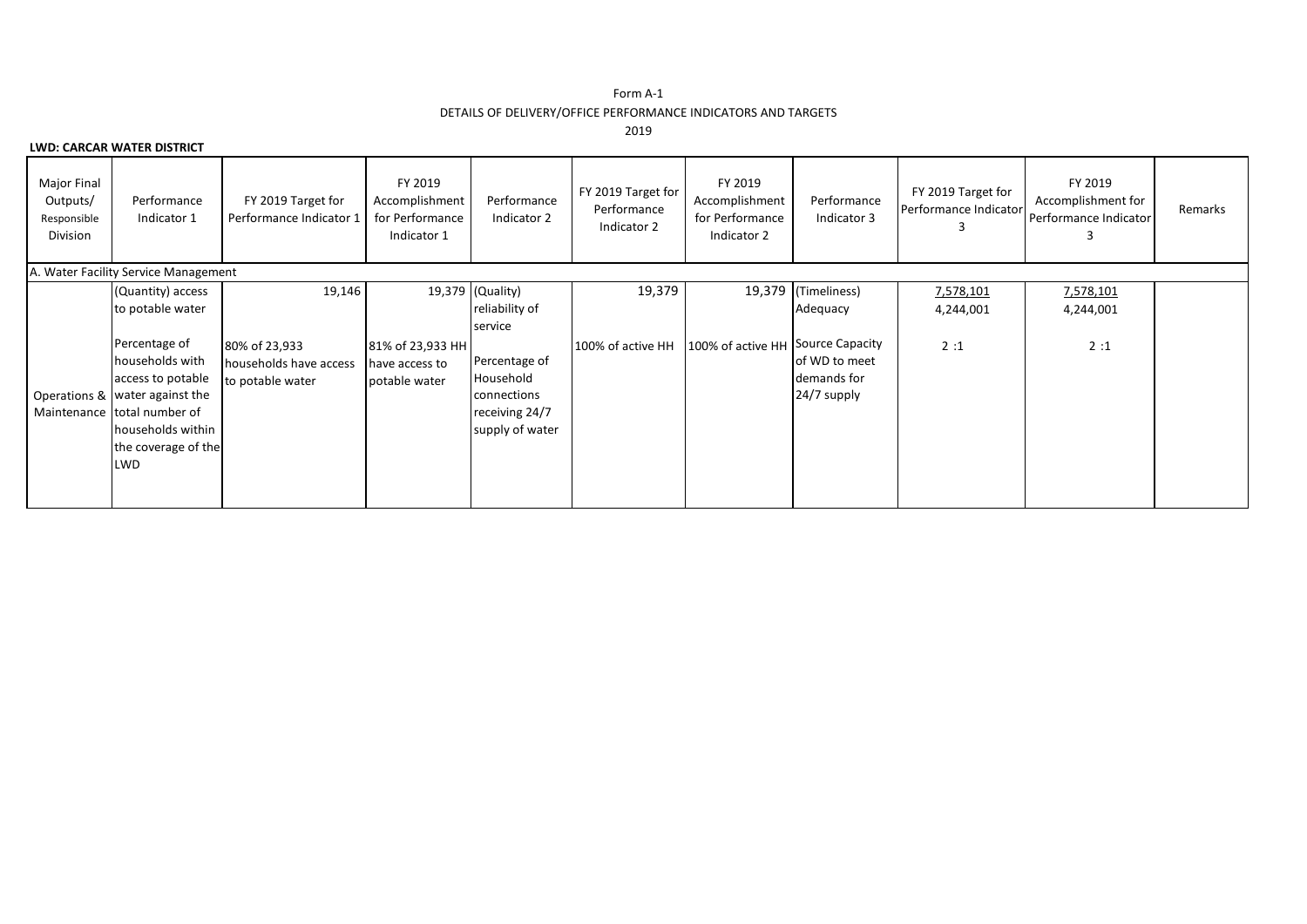|                                                    | <b>LWD: CARCAR WATER DISTRICT</b>                                                                   |                                               |                                                             |                                                                                                                                                                                                               |                                                  |                                                             |                                                                                                                                                                                                                                                                                                         |                                                     |                                                             |                               |         |
|----------------------------------------------------|-----------------------------------------------------------------------------------------------------|-----------------------------------------------|-------------------------------------------------------------|---------------------------------------------------------------------------------------------------------------------------------------------------------------------------------------------------------------|--------------------------------------------------|-------------------------------------------------------------|---------------------------------------------------------------------------------------------------------------------------------------------------------------------------------------------------------------------------------------------------------------------------------------------------------|-----------------------------------------------------|-------------------------------------------------------------|-------------------------------|---------|
| Major Final<br>Outputs/<br>Responsible<br>Division | Performance<br>Indicator 1                                                                          | FY 2019 Target for<br>Performance Indicator 1 | FY 2019<br>Accomplishment<br>for Performance<br>Indicator 1 | Performance<br>Indicator 2                                                                                                                                                                                    | FY 2019 Target for<br>Performance<br>Indicator 2 | FY 2019<br>Accomplishment<br>for Performance<br>Indicator 2 | Performance<br>Indicator 3                                                                                                                                                                                                                                                                              | FY 2019 Target for<br>Performance Indicator         | FY 2019<br>Accomplishment for<br>Performance Indicator<br>3 |                               | Remarks |
|                                                    | B. Water Distribution Service Management                                                            |                                               |                                                             |                                                                                                                                                                                                               |                                                  |                                                             |                                                                                                                                                                                                                                                                                                         |                                                     |                                                             |                               |         |
| Operations &<br>Maintenance                        | (Quantity) NRW:<br>NRW should be ≤<br>30%<br>Percentage of<br>unbilled water to<br>water production | 20%                                           | 19.97%                                                      | (Quality)<br>Potability<br>*Daily Chlorine<br>residual<br>requirement<br>should be at<br>least 0.3ppm at<br>the farthest point<br>* Chlorine<br>Dioxide residual<br>requirement<br>should be at<br>least.2ppm | 0.30-1.50 ppm                                    | .71 ppm                                                     | (Timeliness)<br>adequacy/<br>reliability of<br>service<br>Average response<br>time to restore<br>service when<br>there are<br>interruptions due<br>to line breaks<br>and/or<br>production<br>equipment or<br>facility<br>breakdown as<br>reflected in the<br>CSC-approved<br>Citizen's Charter<br>of WD | Major Repair - 3 Hrs. Major<br>Minor Repair - 1 Hr. | Repair<br>Minor<br>Repair                                   | 1 Hrs &<br>45 mins<br>42 mins |         |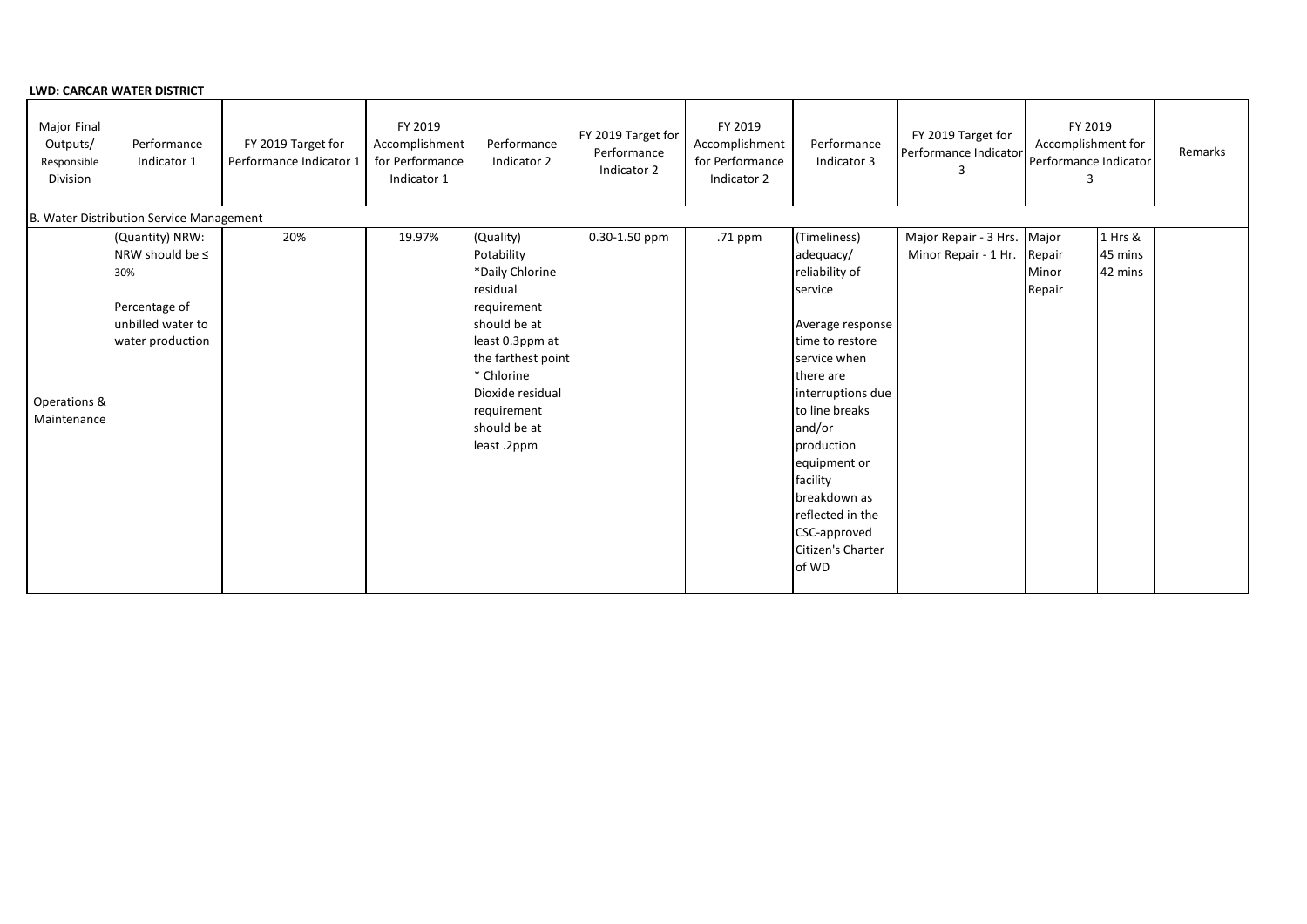| Major Final<br>FY 2019<br>FY 2019<br>FY 2019<br>FY 2019 Target for<br>FY 2019 Target for<br>Outputs/<br>Performance<br>FY 2019 Target for<br>Accomplishment<br>Performance<br>Performance<br>Accomplishment for<br>Accomplishment<br>Performance<br>Performance Indicator<br>Performance Indicator 1<br>for Performance<br>for Performance<br>Performance Indicator<br>Responsible<br>Indicator 1<br>Indicator 2<br>Indicator 3<br>Indicator 2<br>3<br>Division<br>Indicator 1<br>Indicator 2<br>3<br>C. Support to Operations (STO)<br>1.1%<br>Certificate of<br><b>Staff Productivity</b><br>Affordability<br>1.1% of<br>1. Ease of Doing<br>Compliant<br>1:190<br>1:215<br>of LIG<br>LIG per<br><b>Business -</b><br>Compliance posted in<br>Index<br>$Cat A, B, C = 1:120$<br>Must be LWUA-<br>compliance to CSC<br>website last Aug 1,<br>latest<br>per<br>latest<br>$Cat D = 1:100$<br>Memo No. 14-<br>approved Water<br>data<br>2019<br>data<br>from PSA<br>2016.<br>Rate<br>from<br>146<br>146<br><b>PSA</b><br>1.10% 13,333<br>100% of complaints<br>1,786 complaints<br>1.10%<br>13,333<br>received and acted<br>received acted upon<br>upon - 100%<br>2. Percentage of<br>Customer<br>Complaints acted<br>Admin<br>upon against<br>Finance<br>received<br>Commercial<br>complaints.<br>•Complaints<br>through hotline<br>#8888 acted upon<br>within 72 hours.<br>•Complaints | <b>LWD: CARCAR WATER DISTRICT</b> |  |  |          |  |         |
|-----------------------------------------------------------------------------------------------------------------------------------------------------------------------------------------------------------------------------------------------------------------------------------------------------------------------------------------------------------------------------------------------------------------------------------------------------------------------------------------------------------------------------------------------------------------------------------------------------------------------------------------------------------------------------------------------------------------------------------------------------------------------------------------------------------------------------------------------------------------------------------------------------------------------------------------------------------------------------------------------------------------------------------------------------------------------------------------------------------------------------------------------------------------------------------------------------------------------------------------------------------------------------------------------------------------------------------------------------------------------------------------|-----------------------------------|--|--|----------|--|---------|
|                                                                                                                                                                                                                                                                                                                                                                                                                                                                                                                                                                                                                                                                                                                                                                                                                                                                                                                                                                                                                                                                                                                                                                                                                                                                                                                                                                                         |                                   |  |  |          |  | Remarks |
|                                                                                                                                                                                                                                                                                                                                                                                                                                                                                                                                                                                                                                                                                                                                                                                                                                                                                                                                                                                                                                                                                                                                                                                                                                                                                                                                                                                         |                                   |  |  |          |  |         |
| through<br>the WD customer<br>service unit within<br>the period<br>prescribed by<br>ARTA and other<br>issuances.                                                                                                                                                                                                                                                                                                                                                                                                                                                                                                                                                                                                                                                                                                                                                                                                                                                                                                                                                                                                                                                                                                                                                                                                                                                                        |                                   |  |  | received |  |         |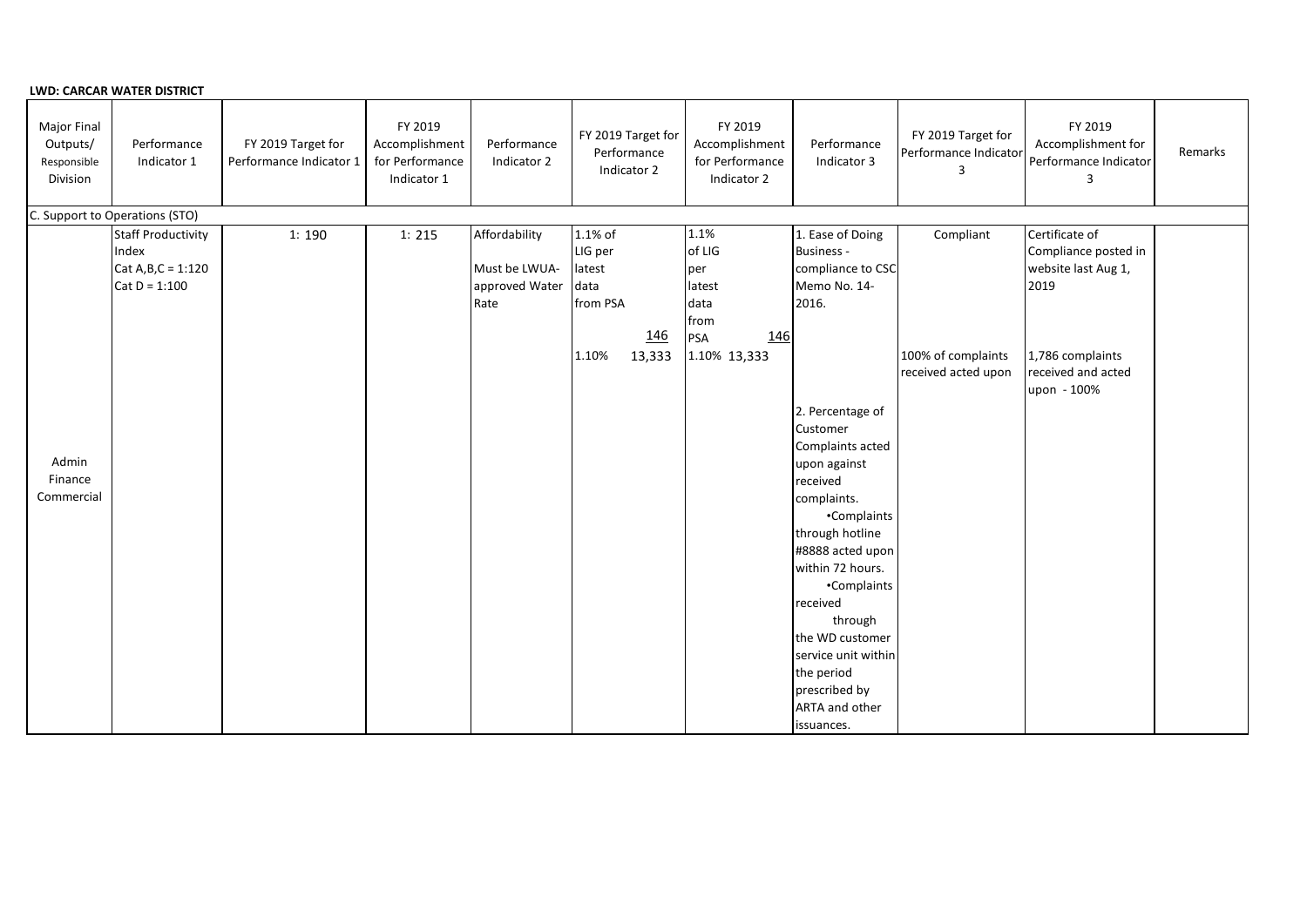|                                                           | <b>LWD: CARCAR WATER DISTRICT</b>                                                                                                                                   |                                                                                 |             |                                                             |                                                                                                   |                                                  |                                                             |                                                                                                                                                              |                                                  |                                                                       |         |
|-----------------------------------------------------------|---------------------------------------------------------------------------------------------------------------------------------------------------------------------|---------------------------------------------------------------------------------|-------------|-------------------------------------------------------------|---------------------------------------------------------------------------------------------------|--------------------------------------------------|-------------------------------------------------------------|--------------------------------------------------------------------------------------------------------------------------------------------------------------|--------------------------------------------------|-----------------------------------------------------------------------|---------|
| <b>Major Final</b><br>Outputs/<br>Responsible<br>Division | Performance<br>Indicator 1                                                                                                                                          | FY 2019 Target for<br>Performance Indicator 1                                   |             | FY 2019<br>Accomplishment<br>for Performance<br>Indicator 1 | Performance<br>Indicator 2                                                                        | FY 2019 Target for<br>Performance<br>Indicator 2 | FY 2019<br>Accomplishment<br>for Performance<br>Indicator 2 | Performance<br>Indicator 3                                                                                                                                   | FY 2019 Target for<br>Performance Indicator      | FY 2019<br>Accomplishment for<br>Performance Indicator                | Remarks |
|                                                           | D. General Administration and Support Services (GASS)                                                                                                               |                                                                                 |             |                                                             |                                                                                                   |                                                  |                                                             |                                                                                                                                                              |                                                  |                                                                       |         |
| Finance                                                   | Financial Viability Collection<br>& sustainability<br>Collection<br>Efficiency $\geq 90\%$<br>Postive Net Income<br>Balance<br><b>Current Ratio</b><br>$\geq 1.5:1$ | Efficiency<br>Positive Average Net<br>Income for 12 mos<br><b>Current Ratio</b> | 90%<br>2.00 | 96%<br>1,037,258<br>2.20                                    | Compliance to<br>COA reporting<br>requirements<br>Compliance to<br>LWUA reporting<br>requirements | Compliant                                        | Compliant                                                   | <b>Budget Utilization</b><br>Rate (BUR)<br>Actual<br>Disbursement on<br>approved CAPEX<br>budget for the<br>current year<br>should be at least<br>85% to 90% | 85-90% of Capex<br>Budget amounting to<br>32.7 M | <b>Total Obligations</b><br>27.9M/ Total Capex<br>Budget 32.7M or 85% |         |

Prepared by: Approved by: Approved by: Approved by: Approved by: Approved by: Approved by: Approved by: Approved by: Approved by: Approved by: Approved by: Approved by: Approved by: Approved by: Approved by: Approved by: A

B

**PBB Focal Person** General Manager

AA

JOSEFA SALVACION N. MANUGAS ENGR. EDWARD L. REMO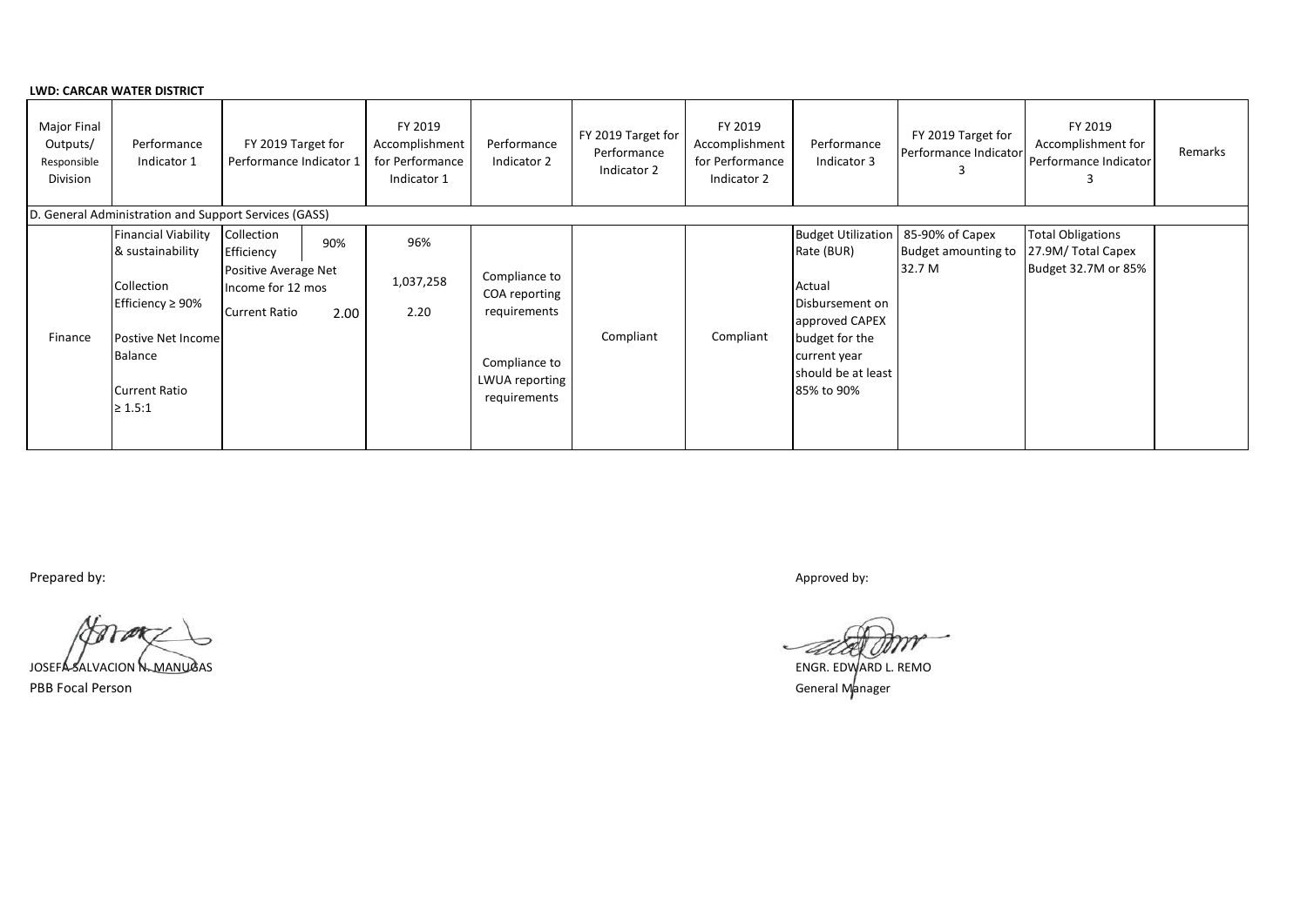

**CARCAR WATER DISTRICT** San Vicente St., Pob. I. Carcar City, Cebu, Philippines Tel. No. 487-8525/487-9141/487-8500  $www. car car water distinct.gov.php$ 



Management System ISO 9001:2015



**CERTIFICATE OF COMPLIANCE** 

Pursuant to Republic Act No. 11032: An Act Promoting Ease of Doing Business and Efficient Delivery of Government Services, amending for the purpose Republic Act No. 9485, otherwise known as the Anti-Red Tape Act of 2007, and for Other Purposes

I, ENGR. EDWARD L. REMO, Filipino, of legal age, General Manager of the Carcar Water District, the person responsible and accountable in ensuring compliance with Section 6 of the Ease of Doing Business and Efficient Government Service Delivery Act of 2018, hereby declare and certify the following facts:

- 1) The Carcar Water District has established its service standards known as the Citizen's Charter that enumerates the following:
	- a. Vision and mission of the agency:
	- b. Government services offered;
		- i. Comprehensive and uniform checklist of requirements for each type of application or request:
		- ii. Step-by-step procedure to obtain a particular service:
		- iii. Person responsible for each step;
		- iii. Maximum time needed to conclude the process;
		- iv. Document/s to be presented by the applicant or requesting party, if necessary;
		- v. Amount of fees, if necessary; and
	- $\Omega$ Procedure for filing complaints.
- 2) The Citizen's Charter is posted as an information billboard through interactive information kiosks, electronic biliboards, posters, tarpaulins standees, or any other readable materials that could be easily understood by the public.
- 3) The Citizen's Charter is posted at the main entrance of the office or at the most conspicuous place of all the said service offices.
- 4) The Citizen's Charter is written either in English, Filipino, and/or in the local dialect and published as an information material.
- 5) The Citizen's Charter is uploaded on the agency's website through a tab or link specifically for the Citizen's Charter, located at the most visible space or area of the website, or as a link under the **Transparency Seal.**
- 6) There is an established Client Satisfaction Measurement per service in the respective offices.

This certification is being issued to attest to the accuracy of all the foregoing based on available records and information that can be verified.

IN WITNESS WHEREOF, I have hereunto set my hand this 19<sup>th</sup> day of December, 2019 in Carcar City, Cebu, Philippines.

| The            | n |
|----------------|---|
| GR. EDWAI<br>Е |   |
|                |   |

General Manager Carcar Water District

SUBSCRIBED AND SWORN to before me this of 2019 in Carcar City, Cebu, Philippines, with affiant exhibiting to me his/her CWD ID issued on 01/04/2002 at Carcar City, Cebu

Doc. No.  $\sqrt{ }$ Page No. | 2 Book No. O Series of 20

| NOTARY PUBLIC/ ADMINISTERING OFFICER |  |  |  |
|--------------------------------------|--|--|--|
|                                      |  |  |  |

SOLOMON A/ENRIQUEZ ATTY, RA VALID UNTIL DEC. 31, 2019<br>NOTANAL COMMISSION NO. 125-16<br>PTR NO. 1516433 JAN. 3, 2019 CARCAR CITY **FIRE MEMBER NO. 015460 CZEU CHAPTER**<br> **IBP LIFETIME MEMBER NO. 015460 CZEU CHAPTER**<br>
205 P. NELLAS ST., POB. III, CAFCAR<br> **CITY, CEBU 6019 PHILS.**<br>
ROLL OF ATTORNEY NO. 05194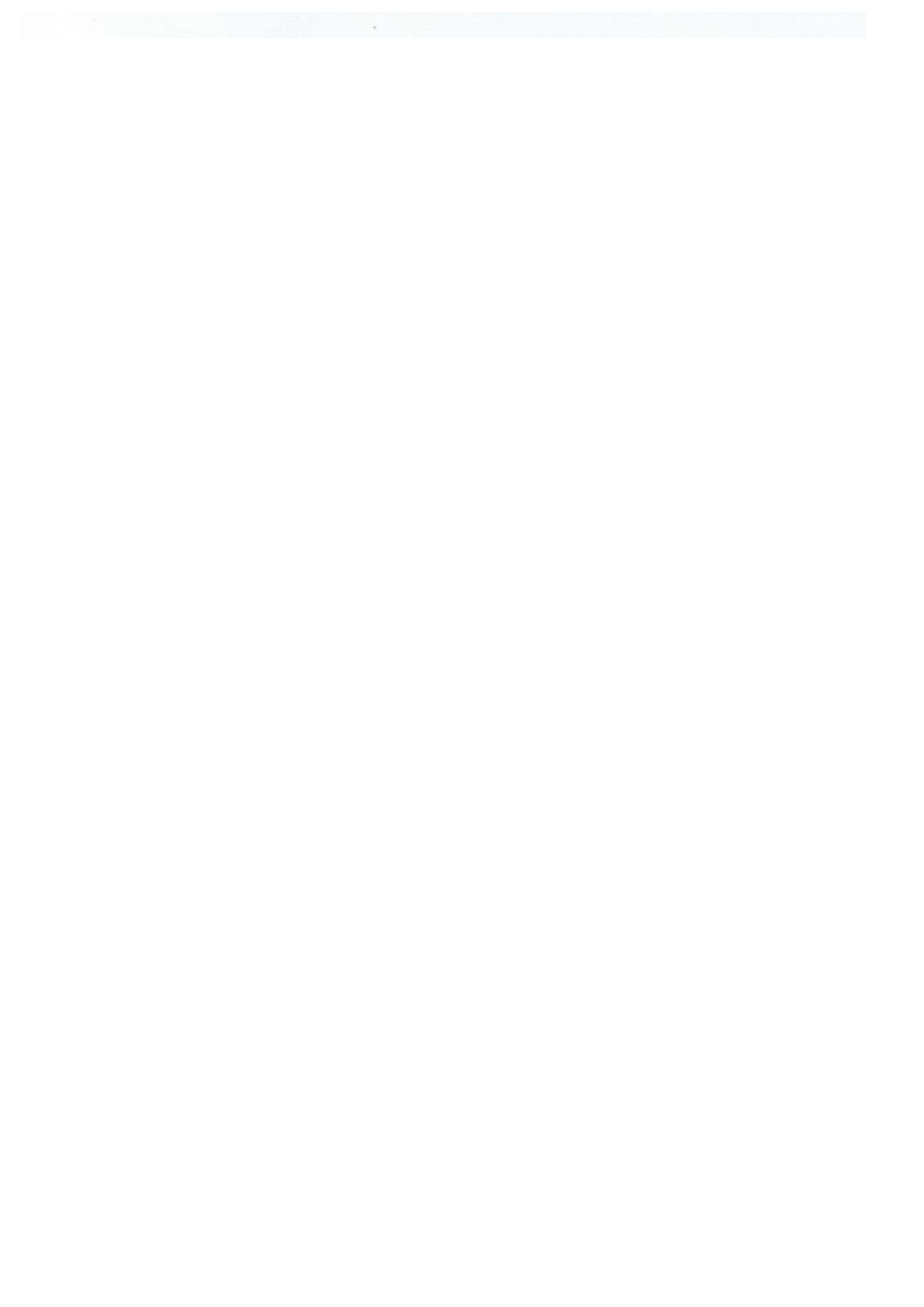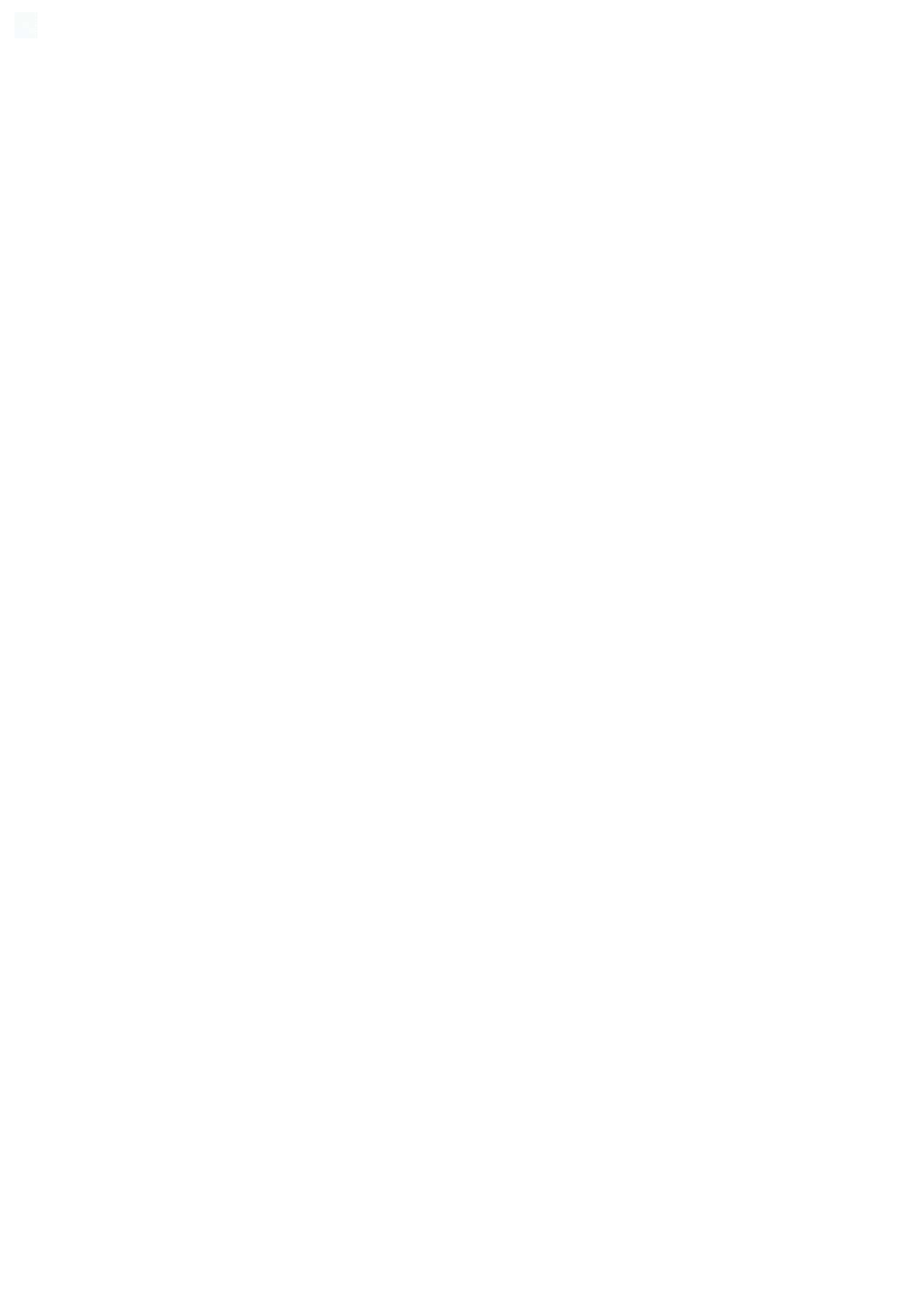# **2019 NET INCOME VALIDATION SHEET CARCAR WATER DISTRICT**

| <b>DATE</b>               | <b>NET INCOME</b> |
|---------------------------|-------------------|
| January                   | 2,380,897.59      |
| February                  | 719,362.22        |
| March                     | 1,171,898.79      |
| April                     | 1,542,761.64      |
| May                       | 2,473,640.04      |
| June                      | 2,423,459.03      |
| July                      | (268, 524.73)     |
| August                    | 1,474,687.55      |
| September                 | 393,353.96        |
| October                   | 177,656.89        |
| November                  | 1,708,998.95      |
| December                  | (1,751,101.24)    |
| <b>TOTAL</b>              | 12,447,090.69     |
| <b>AVERAGE NET INCOME</b> | 1,037,257.56      |

Prepared by: Checked by:

EDDIES C. INOT<br>Finance Division Manager (OIC) Department Manager B Finance Division Manager (OIC)

rar

Approved by:

accel Om

ENGR. EDWARD L. REMO General Manager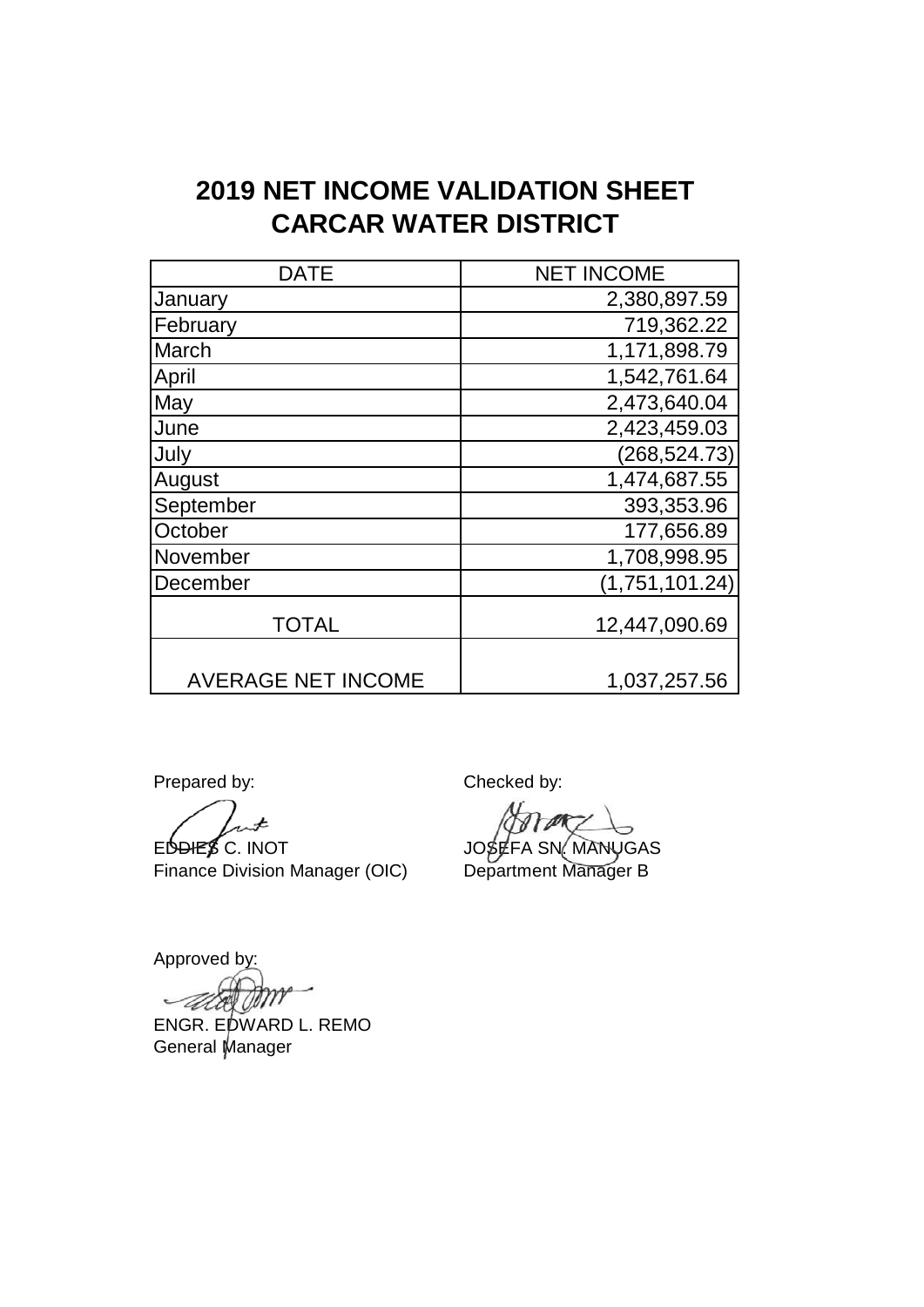#### CARCAR WATER DISTRICT

**STATUS OF IMPLEMENTATION OF AOMs**

As of December 31, 2019

|                |                         |                                                                                                                                                                                                                                                                                                                                                                                                                                                                                                                                                                                                                                                                                                                                                                                                                                                                                                                                                                          |                                                                                                                                                                                                                                                                                                                                                                                                                                                                                                                                                                                                                                             | AGENCY ACTION PLAN and STATUS of IMPLEMENTATION                                                                                                                                      |                             |        |                                         |                                    |                                                                                                                                                                                                                                                                  |                                                   |
|----------------|-------------------------|--------------------------------------------------------------------------------------------------------------------------------------------------------------------------------------------------------------------------------------------------------------------------------------------------------------------------------------------------------------------------------------------------------------------------------------------------------------------------------------------------------------------------------------------------------------------------------------------------------------------------------------------------------------------------------------------------------------------------------------------------------------------------------------------------------------------------------------------------------------------------------------------------------------------------------------------------------------------------|---------------------------------------------------------------------------------------------------------------------------------------------------------------------------------------------------------------------------------------------------------------------------------------------------------------------------------------------------------------------------------------------------------------------------------------------------------------------------------------------------------------------------------------------------------------------------------------------------------------------------------------------|--------------------------------------------------------------------------------------------------------------------------------------------------------------------------------------|-----------------------------|--------|-----------------------------------------|------------------------------------|------------------------------------------------------------------------------------------------------------------------------------------------------------------------------------------------------------------------------------------------------------------|---------------------------------------------------|
|                |                         |                                                                                                                                                                                                                                                                                                                                                                                                                                                                                                                                                                                                                                                                                                                                                                                                                                                                                                                                                                          |                                                                                                                                                                                                                                                                                                                                                                                                                                                                                                                                                                                                                                             |                                                                                                                                                                                      | <b>Agency Action Plan</b>   |        |                                         | <b>Status of</b><br>Implementation | <b>Reason for Partial/</b><br>Delay/Non-<br>Implementation, if<br>applicable                                                                                                                                                                                     |                                                   |
| #              | Ref.                    | <b>Audit Observations</b>                                                                                                                                                                                                                                                                                                                                                                                                                                                                                                                                                                                                                                                                                                                                                                                                                                                                                                                                                | <b>Audit Recommendations</b>                                                                                                                                                                                                                                                                                                                                                                                                                                                                                                                                                                                                                | <b>Action Plan</b>                                                                                                                                                                   | Person/Dept.<br>Responsible | From   | <b>Target Implementation Date</b><br>To |                                    |                                                                                                                                                                                                                                                                  | <b>Action Taken/</b><br><b>Action to be Taken</b> |
| $\mathbf{1}$   | AOM 16-002<br>(CWD-15): | The variances between the results of the physical inventory count and We recommended that management require the Accounting<br>the balances appearing in the Stock Cards (SC), Supplies Ledger Cards<br>(SLC) and GL for the three inventory accounts were not explained/<br>resolved at year end, which condition affects the reliability of the<br>account balance and indicative of a breakdown in the internal<br>controls over inventories. A difference of P646,298.35 was noted<br>between the GL balance and the physical count.                                                                                                                                                                                                                                                                                                                                                                                                                                 | Division and the Property Unit to reconcile at the end of<br>each month, the balances appearing in the GL, SL and PC to<br>facilitate the identification of the causes for variances, if<br>any. Thereafter, effect the necessary adjustments to correct<br>either record.                                                                                                                                                                                                                                                                                                                                                                  | Monthly reconciliation of accounting and Finance/Warehouse<br>warehouse receipts and issuances<br>Reconciliation of 2016 transactions<br>between accounting and warehouse<br>records |                             | Jun-17 | Jun-18                                  | Partially<br>Implemented           | Involved persons will have<br>to work back on prior<br>years' transactions                                                                                                                                                                                       |                                                   |
| $\overline{2}$ | (CWD-15):               | AOM 16-006 A parcel of land acquired in 2015 with an area of 100 square meters<br>was paid even if the disbursement voucher was not supported with<br>the necessary documentary requirements as enumerated under<br>Sections 13.1 and 13.2 of COA Circular No. 2012-001. This<br>circumstance is not only a violation of Section 4(6) of PD 1445 but<br>may also lead to delay in the titling of the land in the name of the<br>Water District.<br>B. Four donated lots with a total land area of 282 square meters<br>have not yet been recorded in the books of accounts because of lack<br>of valuation.<br>C. Ownership of sixteen parcels of land which were either donated to management to closely monitor the titling of the lots<br>or purchased by the Water District with a total approximate land<br>area of 1,621.5 square meters has not yet been absolutely<br>established as these properties are still not titled in the name of the<br>Water District. | We recommend that management secure the required<br>documents to validate the purchase transaction, which<br>papers will simultaneously fast track the titling of the<br>acquired lot in the name of the Water District.<br>We recommend that management request the Cebu<br>Provincial Appraisal Committee to appraise all the donated<br>lots so that the Water District will have a reliable basis for<br>the costing and recording of the transactions in the books of<br>accounts.<br>We reiterate our previous years' audit recommendation for<br>donated and/or purchased by the Water District to certainly<br>establish ownership. | Assign a personnel to focus on the<br>processing of the documents for the<br>transfer/titling of subject lots.                                                                       | Admin                       |        |                                         | On-going                           | The process of<br>titling/transfer of real<br>estate takes a long time<br>considering the various<br>agencies involved. But<br>progress has been made<br>on some properties<br>pertaining to securing the<br>necessary documents and<br>conduct of actual survey |                                                   |
| 3              | AOM 18-<br>006 (17):    | Disbursements which were charged against the funds allocated for<br>advertisements were not in conformity with the conditions set forth<br>n Section 408(c) of the Government Accounting and Auditing Manual<br>(GAAM) Volume 1 and COA Circular No. 2012-003, thus, the water<br>district incurred an<br>irregular expenditure aggregating P359,059.75.                                                                                                                                                                                                                                                                                                                                                                                                                                                                                                                                                                                                                 | We recommend that Management strictly comply with the<br>existing government rules and regulations as set forth in<br>Section 408 (c) of the GAAM, Volume I and as reiterated in<br>COA Circular No. 2012-003 relative to the expenses to be<br>charged against the funds allocated for the advertisements<br>of the water district.                                                                                                                                                                                                                                                                                                        |                                                                                                                                                                                      |                             |        |                                         |                                    | Management believes<br>that these subject<br>expenditures will foster<br>goodwill with the<br>community. These are<br>also part of the GAD<br>programs of the water<br>district as it aims to<br>promote the local talents<br>among the youth in<br>Carcar City. |                                                   |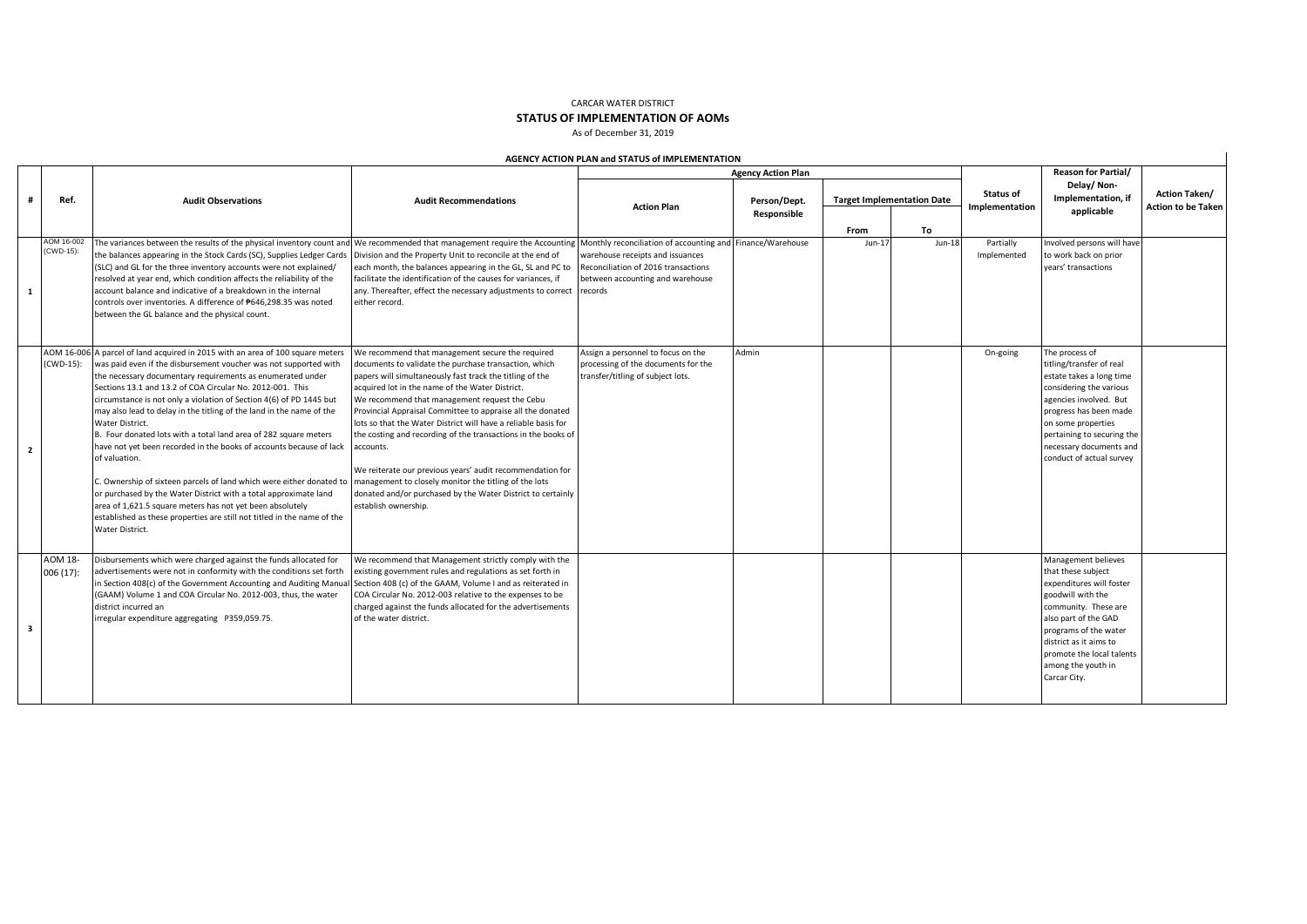|                |                                |                                                                                                                                                                                                                                                                                                                                                                                                                                                                                                                                                                                                                                                                                                                                                |                                                                                                                                                                                                                                                                                                                                                                                                                                                                                                                                                                                                                                                                                                                                                                                                                                                                                                                                                                                                                                                                                                                                                                                                                                    | AGENCY ACTION PLAN and STATUS of IMPLEMENTATION                                                           |                             |                      |                                         |                                    |                                                                                                                                                                                                                                                                                                                                                                      |                                                   |
|----------------|--------------------------------|------------------------------------------------------------------------------------------------------------------------------------------------------------------------------------------------------------------------------------------------------------------------------------------------------------------------------------------------------------------------------------------------------------------------------------------------------------------------------------------------------------------------------------------------------------------------------------------------------------------------------------------------------------------------------------------------------------------------------------------------|------------------------------------------------------------------------------------------------------------------------------------------------------------------------------------------------------------------------------------------------------------------------------------------------------------------------------------------------------------------------------------------------------------------------------------------------------------------------------------------------------------------------------------------------------------------------------------------------------------------------------------------------------------------------------------------------------------------------------------------------------------------------------------------------------------------------------------------------------------------------------------------------------------------------------------------------------------------------------------------------------------------------------------------------------------------------------------------------------------------------------------------------------------------------------------------------------------------------------------|-----------------------------------------------------------------------------------------------------------|-----------------------------|----------------------|-----------------------------------------|------------------------------------|----------------------------------------------------------------------------------------------------------------------------------------------------------------------------------------------------------------------------------------------------------------------------------------------------------------------------------------------------------------------|---------------------------------------------------|
|                |                                |                                                                                                                                                                                                                                                                                                                                                                                                                                                                                                                                                                                                                                                                                                                                                |                                                                                                                                                                                                                                                                                                                                                                                                                                                                                                                                                                                                                                                                                                                                                                                                                                                                                                                                                                                                                                                                                                                                                                                                                                    |                                                                                                           | <b>Agency Action Plan</b>   |                      |                                         |                                    | <b>Reason for Partial/</b>                                                                                                                                                                                                                                                                                                                                           |                                                   |
| #              | Ref.                           | <b>Audit Observations</b>                                                                                                                                                                                                                                                                                                                                                                                                                                                                                                                                                                                                                                                                                                                      | <b>Audit Recommendations</b>                                                                                                                                                                                                                                                                                                                                                                                                                                                                                                                                                                                                                                                                                                                                                                                                                                                                                                                                                                                                                                                                                                                                                                                                       | <b>Action Plan</b>                                                                                        | Person/Dept.<br>Responsible | From                 | <b>Target Implementation Date</b><br>To | <b>Status of</b><br>Implementation | Delay/Non-<br>Implementation, if<br>applicable                                                                                                                                                                                                                                                                                                                       | <b>Action Taken/</b><br><b>Action to be Taken</b> |
| $\overline{a}$ | AOM 15-002<br>$(CWD-14)$ :     | Abnormal and dormant balances including one erroneous subsidiary<br>account balance which was the outcome of the inappropriate<br>accounting treatment of the covering transactions still formed part of<br>the year-end account balance of various asset and liability accounts, a<br>condition which may mislead users of the financial statements in<br>making sound economic decisions. This situation also suggests that<br>the Finance Services Department has not regularly monitored the<br>disposal of these cases that resulted in the carry-over of the above-<br>mentioned balances in the next accounting period.                                                                                                                 | We recommend that Management require the Finance<br>Services Department to set a timetable for the re-<br>verification/analysis of the abnormal and dormant account<br>balances including the errors noted with a deadline for<br>drawing the adjustments on these deficiencies. We also<br>reiterate our previous years' audit recommendation<br>requiring a semestral review of the composition/details of<br>account balances so that dormant items/abnormal balances<br>contained therein can immediately be acted upon.                                                                                                                                                                                                                                                                                                                                                                                                                                                                                                                                                                                                                                                                                                       | Review accounts which have abnormal or<br>dormant balances and make the<br>necessary accounting treatment | Finance                     | December 10,<br>2019 |                                         |                                    |                                                                                                                                                                                                                                                                                                                                                                      |                                                   |
| 5              | AOM 15-<br>007(CWD-<br>$14)$ : | The misstatement in the Construction in Progress account remained<br>unresolved as the account still carried the costs of completed projects<br>and transactions for adjustments which totaled P7.862 million or<br>approximately 82.15% of the year-end balance of P9.571 million. The<br>delay in the transfer of the completed projects which totaled P6.881<br>million to the appropriate PPE accounts has consequently misstated<br>the balances of the Plant (UPIS) and Buildings and Structures<br>accounts and their corresponding accumulated depreciation as well<br>as the depreciation expense for the year. Hence, until corrected, this<br>circumstance will repeatedly overstate the reported income at the<br>end of the year. | We reiterate the following audit recommendations, with<br>minor revisions, to ensure the reliability of the Construction<br>in Progress (CIP) account balance in the ensuing year:<br>• Direct the Department Manager B - Finance Services<br>Department to draw the Journal Entry Vouchers (JEVs) for<br>the transfer of the completed projects from the CIP accounts<br>to the appropriate PPE accounts. Thereafter, require the<br>computation of the monthly depreciation expense using as<br>reference the guidelines set forth in COA Circular No. 2004-<br>003 dated October 4, 2004.<br>. Improve the coordination between the Finance Services<br>Department (FSD) and the Operations and Maintenance<br>(O&M) Division with regards to the Construction in Progress<br>transactions. As an initial step, require the O&M Division to<br>furnish FSD all the papers pertaining to completed projects<br>within one (1) month after the date of completion to<br>regularly adjust the CIP account particularly on projects<br>undertaken during the year.<br>. Review the year-end schedules supporting the CIP<br>accounts so that the needed adjustments can be effected<br>before the closing of the books of accounts. |                                                                                                           |                             |                      |                                         | Partially<br>implemented           | Only one (1) completed<br>project has not been<br>closed pending the<br>completion of the as-built<br>plan                                                                                                                                                                                                                                                           |                                                   |
| 6              | 011 (CWD):                     | AOM No. 13- The Board of Directors was granted in CY 2011 a Year-End Financial<br>Assistance and Cash Gift without approval from the President as<br>required under Section 8 (d) of Executive Order No. 24 dated<br>February 10, 2011.<br>We recommend that management require the members of the Board<br>of Directors to refund the Year-End Financial Assistance and Cash Gift<br>granted in CY 2011.                                                                                                                                                                                                                                                                                                                                      | We further recommend that management strictly comply<br>with the instructions contained in Section 3 of Executive<br>Order No. 65 dated January 2, 2012 when granting<br>allowances and other benefits to the members of the Board<br>of Directors.                                                                                                                                                                                                                                                                                                                                                                                                                                                                                                                                                                                                                                                                                                                                                                                                                                                                                                                                                                                |                                                                                                           |                             |                      |                                         |                                    | The Financial Assistance<br>given to the members of<br>the Board of Directors<br>were given prior to the<br>receipt of the<br>Memorandum which<br>provided for the<br>cancellation of such<br>benefit.<br>Financial benefits for the<br>members of the Board of<br>Directors aside from Per<br>Diems have been<br>suspended since January<br>2012 up to the present. |                                                   |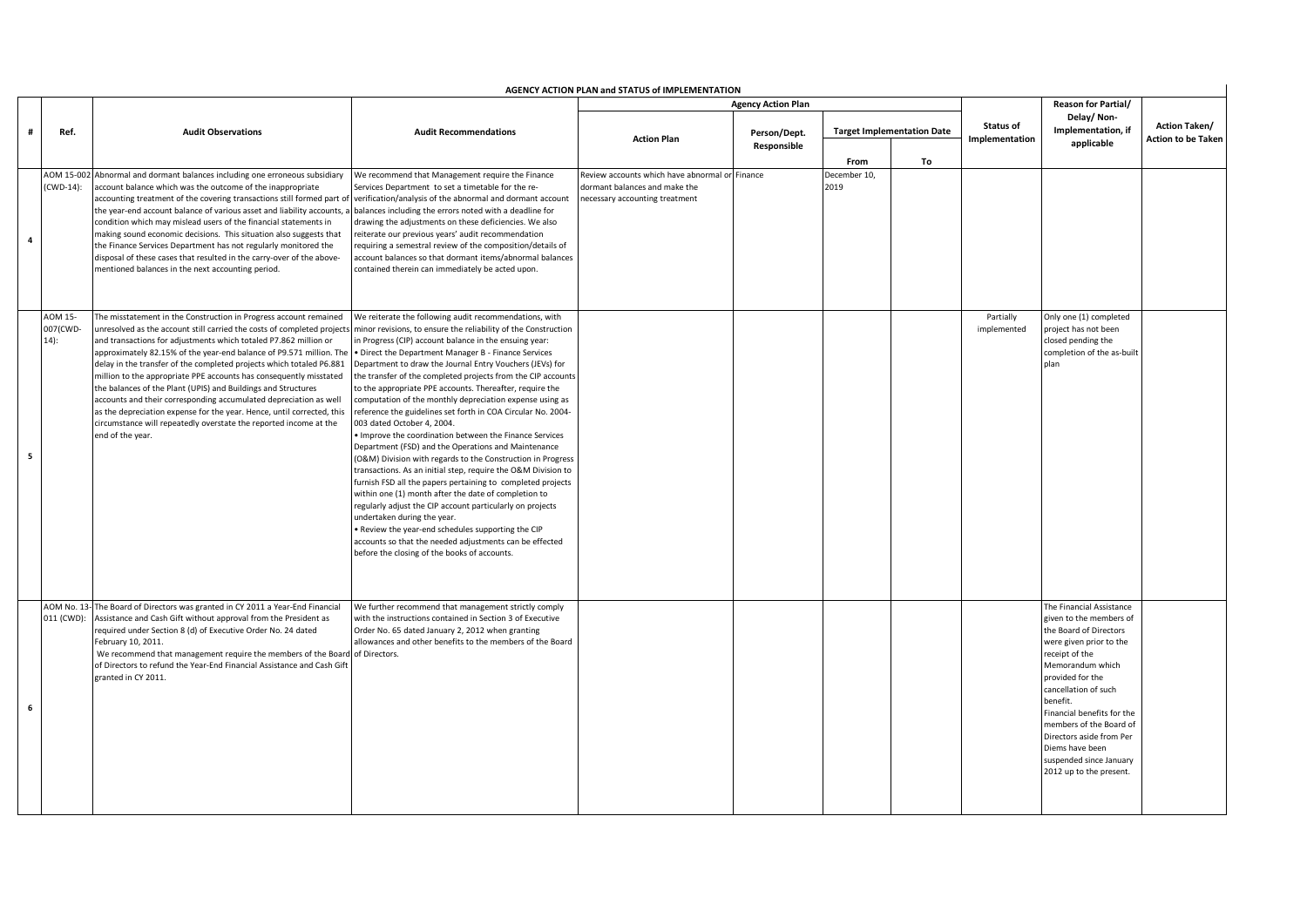|                          |                         |                                                                                                                                                                                                                                                                                                                                                                                                                                                                                                                                                                                                                                                                                                                                                                                 |                                                                                                                                                                                                                                                                                                                                                                                                                                                                                                                                       | AGENCY ACTION PLAN and STATUS of IMPLEMENTATION                                              |                             |                      |                                         |                                                             |                                                                                                                                                               |                                                                                     |
|--------------------------|-------------------------|---------------------------------------------------------------------------------------------------------------------------------------------------------------------------------------------------------------------------------------------------------------------------------------------------------------------------------------------------------------------------------------------------------------------------------------------------------------------------------------------------------------------------------------------------------------------------------------------------------------------------------------------------------------------------------------------------------------------------------------------------------------------------------|---------------------------------------------------------------------------------------------------------------------------------------------------------------------------------------------------------------------------------------------------------------------------------------------------------------------------------------------------------------------------------------------------------------------------------------------------------------------------------------------------------------------------------------|----------------------------------------------------------------------------------------------|-----------------------------|----------------------|-----------------------------------------|-------------------------------------------------------------|---------------------------------------------------------------------------------------------------------------------------------------------------------------|-------------------------------------------------------------------------------------|
|                          |                         |                                                                                                                                                                                                                                                                                                                                                                                                                                                                                                                                                                                                                                                                                                                                                                                 |                                                                                                                                                                                                                                                                                                                                                                                                                                                                                                                                       |                                                                                              | <b>Agency Action Plan</b>   |                      |                                         |                                                             | <b>Reason for Partial/</b>                                                                                                                                    |                                                                                     |
| #                        | Ref.                    | <b>Audit Observations</b>                                                                                                                                                                                                                                                                                                                                                                                                                                                                                                                                                                                                                                                                                                                                                       | <b>Audit Recommendations</b>                                                                                                                                                                                                                                                                                                                                                                                                                                                                                                          | <b>Action Plan</b>                                                                           | Person/Dept.<br>Responsible | From                 | <b>Target Implementation Date</b><br>To | <b>Status of</b><br>Implementation                          | Delay/Non-<br>Implementation, if<br>applicable                                                                                                                | <b>Action Taken/</b><br><b>Action to be Taken</b>                                   |
| $\overline{\phantom{a}}$ | AOM 19-008<br>(CWD 18): | The reported Service and Business Income in CY 2018 was overstated<br>by P139,337.10 due to the inclusion of erroneous water consumption<br>billed to one concessionaire in December 2018. Thus, affecting the fair<br>presentation of the financial statements of the Water District.                                                                                                                                                                                                                                                                                                                                                                                                                                                                                          | We recommend that Management implement a review<br>mechanism on the Billing Proof List so as to detect any<br>erroneous meter reading and effect the necessary<br>corrections /adjustments, if any, before the closing of the<br>books at the end of the reporting period to ensure the fair<br>presentation of the accounts in the financial statements.                                                                                                                                                                             |                                                                                              |                             |                      |                                         | This account has<br>been adjusted under<br>BAM No.19-01-001 |                                                                                                                                                               |                                                                                     |
| 8                        | (CWD 18):               | AOM 19-001 The balance of Accounts Payable account included an obligation<br>amounting to P63,333.36 which had been outstanding for over three<br>(3) years as at December 31, 2018. This condition is not in keeping<br>with the provisions in Sections 98 and 99 of P.D. 1445 on the<br>reversion of unliquidated balances of accounts payable and transfer<br>of unexpended balances to the general fund                                                                                                                                                                                                                                                                                                                                                                     | We recommend that Management require the Accountant<br>to review the validity of the claim against the Water District<br>which were booked under the Accounts Payable account,<br>otherwise, effect the necessary reversal of the obligation to<br>comply with the provisions set in Sections 98 and 99 of P.D.<br>1445.                                                                                                                                                                                                              | This issue will be taken up together with<br>the review of dormant and abnormal<br>accounts. |                             | December 10,<br>2019 |                                         | Not yet<br>implemented                                      |                                                                                                                                                               |                                                                                     |
| 9                        | (CWD 18):               | AOM 19-002 Several transactions were not recorded to their appropriate accounts, We recommend that Management direct the concerned<br>thus not in conformity with the Revised Chart of Accounts for<br>Government Corporations as prescribed under Annex A of COA<br>Circular No. 2015-010.                                                                                                                                                                                                                                                                                                                                                                                                                                                                                     | personnel at the Accounting Section to make the necessary<br>adjusting entry to record the retention fee and accrual of<br>leave benefits to their appropriate accounts and henceforth,<br>use the proper account code/title in recording the<br>transactions in accordance with COA Circular No. 2015-010<br>on the Revised Chart of Accounts for Government<br>Corporations.                                                                                                                                                        |                                                                                              |                             |                      |                                         |                                                             |                                                                                                                                                               |                                                                                     |
| 10                       | $(18)$ :                | AOM 19-003 The correctness, existence and valuation of the recorded balance of<br>the Property, Plant and Equipment (PPE) accounts totaling P158.041<br>million (excluding Land and Construction in Progress) with net<br>carrying amount of P90.964 millionas at December 31, 2018could not that the balances appearing in the Financial Statements are<br>be ascertained due to: a) discrepancy between the balances as<br>presented in the Statement of Financial Position and the supporting<br>General Ledger; b.) unaccounted properties which were included in<br>the CY 2018 Report on Physical Count of Property, Plant and<br>Equipment (RPCPPE); c.) no impairment loss was recognized on the<br>affected asset accounts although indications of impairment existed. | We recommend that Management require the OIC Division<br>Manager-Finance to account for the discrepancies in the<br>beginning balance of the affected PPE accounts and ensure<br>consistent with the supporting GLs.                                                                                                                                                                                                                                                                                                                  |                                                                                              | Finance                     |                      |                                         |                                                             | The records have been<br>reconciled. Any<br>discrepancy was due to<br>some entries that will<br>have to be drawn as an<br>effect of the conversion t<br>PFRS. | The accounts will be<br>analyzed and the<br>ecessary<br>adjustments will be<br>nade |
| 11                       | (CWD 18):               | AOM 19-004 Payments of wages to Job Order personnel totaling P6,938,342.15 in<br>CY 2018 were not supported with duly verified Accomplishment<br>Reports contrary to Section 4(6) of Presidential Decree (PD) No. 1445 Accomplishment Reports duly verified and signed by their<br>and Section 1.2.1 of COA Circular No 2012-001 thus, the validity and<br>propriety of the transactions could not be ascertained.                                                                                                                                                                                                                                                                                                                                                              | We recommend that Management require the concerned<br>Job Order personnel to submit their individual<br>immediate supervisors before processing the payment of<br>their wages to ensure that the amounts paid are based on<br>the services actually rendered in accordance with their scope<br>of work or assigned tasks.<br>We further recommend that Management prudently assess<br>the necessity of hiring JOs especially in various events such<br>as Team Building activities, CWD Anniversary, GAD activities,<br>and the like. |                                                                                              |                             |                      |                                         | Implemented                                                 |                                                                                                                                                               |                                                                                     |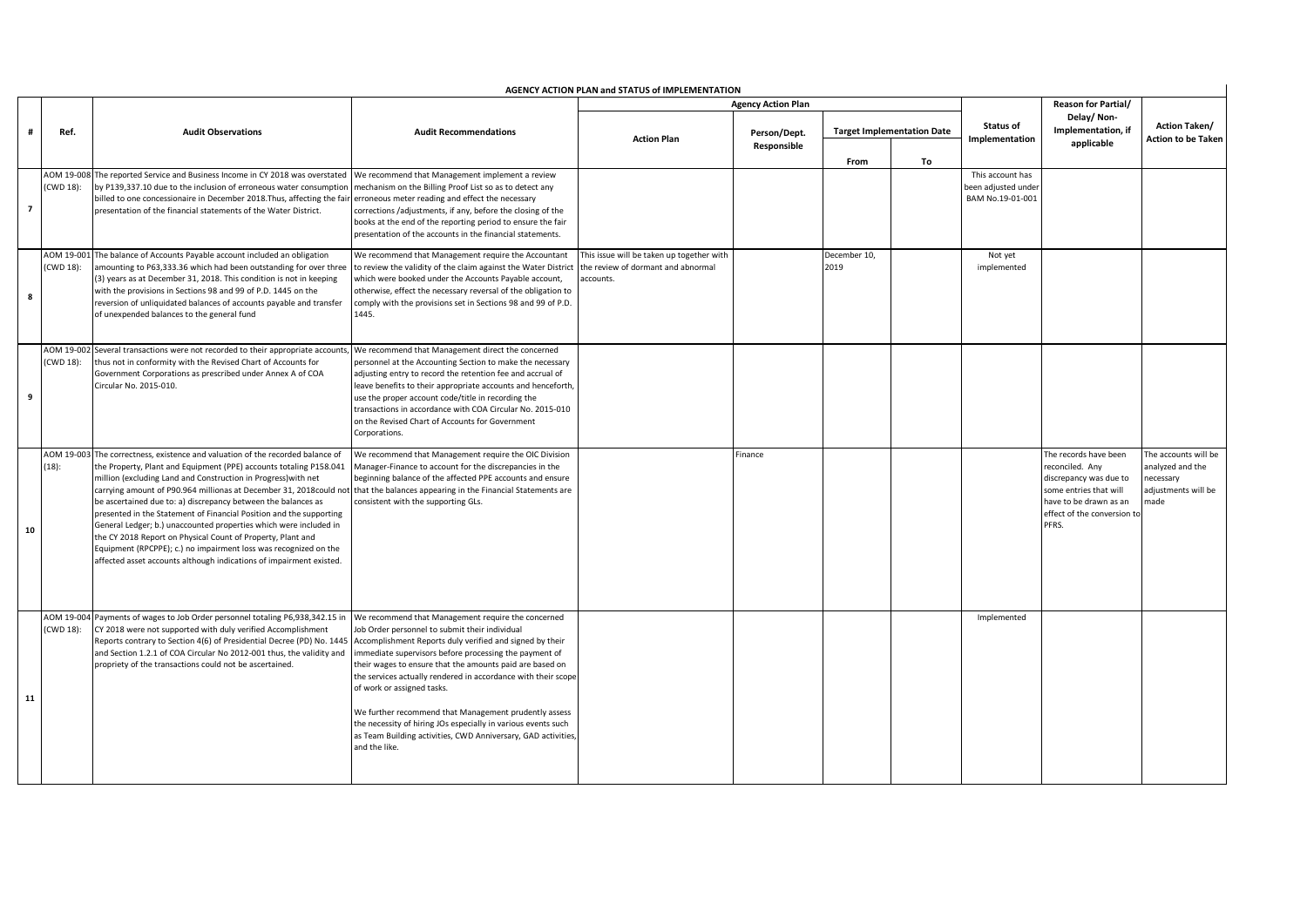|    | AGENCY ACTION PLAN and STATUS of IMPLEMENTATION |                                                                                                                                                                                                                                                                                                                                                                                                                                                                                                                                                                                                                                                                                                                                                         |                                                                                                                                                                                                                                                                                                                                                                                                                                                                                                           |                                                                                                                                                                            |                             |               |                                         |                                    |                                                       |                                            |
|----|-------------------------------------------------|---------------------------------------------------------------------------------------------------------------------------------------------------------------------------------------------------------------------------------------------------------------------------------------------------------------------------------------------------------------------------------------------------------------------------------------------------------------------------------------------------------------------------------------------------------------------------------------------------------------------------------------------------------------------------------------------------------------------------------------------------------|-----------------------------------------------------------------------------------------------------------------------------------------------------------------------------------------------------------------------------------------------------------------------------------------------------------------------------------------------------------------------------------------------------------------------------------------------------------------------------------------------------------|----------------------------------------------------------------------------------------------------------------------------------------------------------------------------|-----------------------------|---------------|-----------------------------------------|------------------------------------|-------------------------------------------------------|--------------------------------------------|
|    |                                                 |                                                                                                                                                                                                                                                                                                                                                                                                                                                                                                                                                                                                                                                                                                                                                         |                                                                                                                                                                                                                                                                                                                                                                                                                                                                                                           |                                                                                                                                                                            | <b>Agency Action Plan</b>   |               |                                         |                                    | <b>Reason for Partial/</b>                            |                                            |
| #  | Ref.                                            | <b>Audit Observations</b>                                                                                                                                                                                                                                                                                                                                                                                                                                                                                                                                                                                                                                                                                                                               | <b>Audit Recommendations</b>                                                                                                                                                                                                                                                                                                                                                                                                                                                                              | <b>Action Plan</b>                                                                                                                                                         | Person/Dept.<br>Responsible | From          | <b>Target Implementation Date</b><br>To | <b>Status of</b><br>Implementation | Delay/Non-<br><b>Implementation, if</b><br>applicable | <b>Action Taken/</b><br>Action to be Taken |
| 12 | (CWD 18):                                       | AOM 19-005 The Cash in Bank balance aggregating P8,156,729.36 as at December<br>31, 2018 cannot be relied upon due to the unreconciled variance in<br>the balance per bank amounting P2,341.13 and the various additiona<br>reconciling items in the Bank Reconciliation Statement totaling<br>P127,404.66 which were not adjusted in the Water District's books of Statement of Financial Position.<br>accounts, contrary to the requirement of Chapter 21, Volume I of the<br>Government Accounting Manual (GAM).                                                                                                                                                                                                                                     | We recommend that Management require the OIC Division<br>Manager-Finance to trace the unreconciled variance of<br>P2,341.13 in the BRS as of December 31, 2018 to ensure the<br>accuracy of the reported Cash in Bank balance in the<br>We further recommend that the OIC Division Manager-<br>Finance thoroughly review the monthly BRS and make sure<br>that JEV is prepared to recognize all reconciling items that<br>require adjustment and correction in the Water District's<br>books of accounts. | A staff of the Finance Division has been<br>assigned to work back on the bank<br>reconciliation statement from December 2018<br>to September 2018.                         | Finance                     | June 17, 2019 | July 15, 2019                           | Reconciled                         |                                                       |                                            |
| 13 | 006 (CWD<br>18)                                 | AOM 19-001 The balance of the Advances to Offices and Employees account<br>amounting to P20,319.58 cannot be relied upon due to the following:<br>A. The reported balance in the Trial Balance and Statement of<br>Financial Position was understated by P102,903.84 as compared to<br>the general ledger balance, contrary to Sections 111 and 121 (2) of<br>Presidential Decree (PD) No. 1445.<br>B. Some liquidation of Cash Advances were taken up in the books of<br>accounts even if the liquidation reports and the supporting<br>documents have not yet been submitted by the accountable officers<br>to the Finance Division, a practice which is not in conformance with<br>Section 5 of the COA Circular No. 97-002 dated February 10, 1997. | We recommend that Management require the OIC Division<br>Manager-Finance to strictly comply with the provisions of<br>COA Circular No. 97-002 dated February 10, 1997<br>specifically to ensure that all liquidations are submitted to<br>the finance division with the complete and appropriate<br>liquidation documents prior to the recording in the Water<br>District's books of accounts.                                                                                                            | For immediate implementation                                                                                                                                               | Finance                     |               | Jun-19 Onwards                          | Implemented                        |                                                       |                                            |
| 14 | (CWD 18):                                       | AOM 19-007 Some concessionaires were charged with water rate for residential<br>category instead of commercial, thus depriving the Water District of<br>additional income in 2018 totaling P496,827.40. This practice, if<br>continued, is grossly disadvantageous to the Water District.                                                                                                                                                                                                                                                                                                                                                                                                                                                               | We recommend that Management reassess the water rate<br>applied to the aforementioned concessionaires according to<br>its correct classification under LWUA approved water rates.<br>Henceforth, we recommend that Management ensure that<br>correct rates are appropriately imposed corresponding to<br>the concessionaire's type of service connection.                                                                                                                                                 | Letters were sent to the concerned<br>concessionaires and the accounts were re-<br>classified accordingly                                                                  | Commercial                  |               |                                         | Implemented                        |                                                       |                                            |
| 15 | (CWD 18)                                        | AOM 19-008 Principal loan amortizations paid in CY 2018 totaling \$4,399,125.29<br>was not included in the Corporate Operating Budget (COB), thus,<br>payment was without appropriation, a violation of Section 4(1) of PD<br>1445.                                                                                                                                                                                                                                                                                                                                                                                                                                                                                                                     | We thus, recommend that Management submit authority<br>from the governing board of the Water District for the<br>release of funds appertaining to the payment of monthly<br>principal loan amortizations for CY 2018 and obtain a post<br>facto approval from the DBM, if warranted. Henceforth,<br>ensure that all expenditures are covered with approved<br>appropriations pursuant to Section 4(1) of PD 1445.                                                                                         | Seek approval from the BOD for the<br>appropriation for the payment of the<br>loan amortization with DBP. Approved<br>under Board Res. No. 11, s. 2019 dtd<br>May 30, 2019 | Finance                     |               |                                         | Implemented                        |                                                       |                                            |